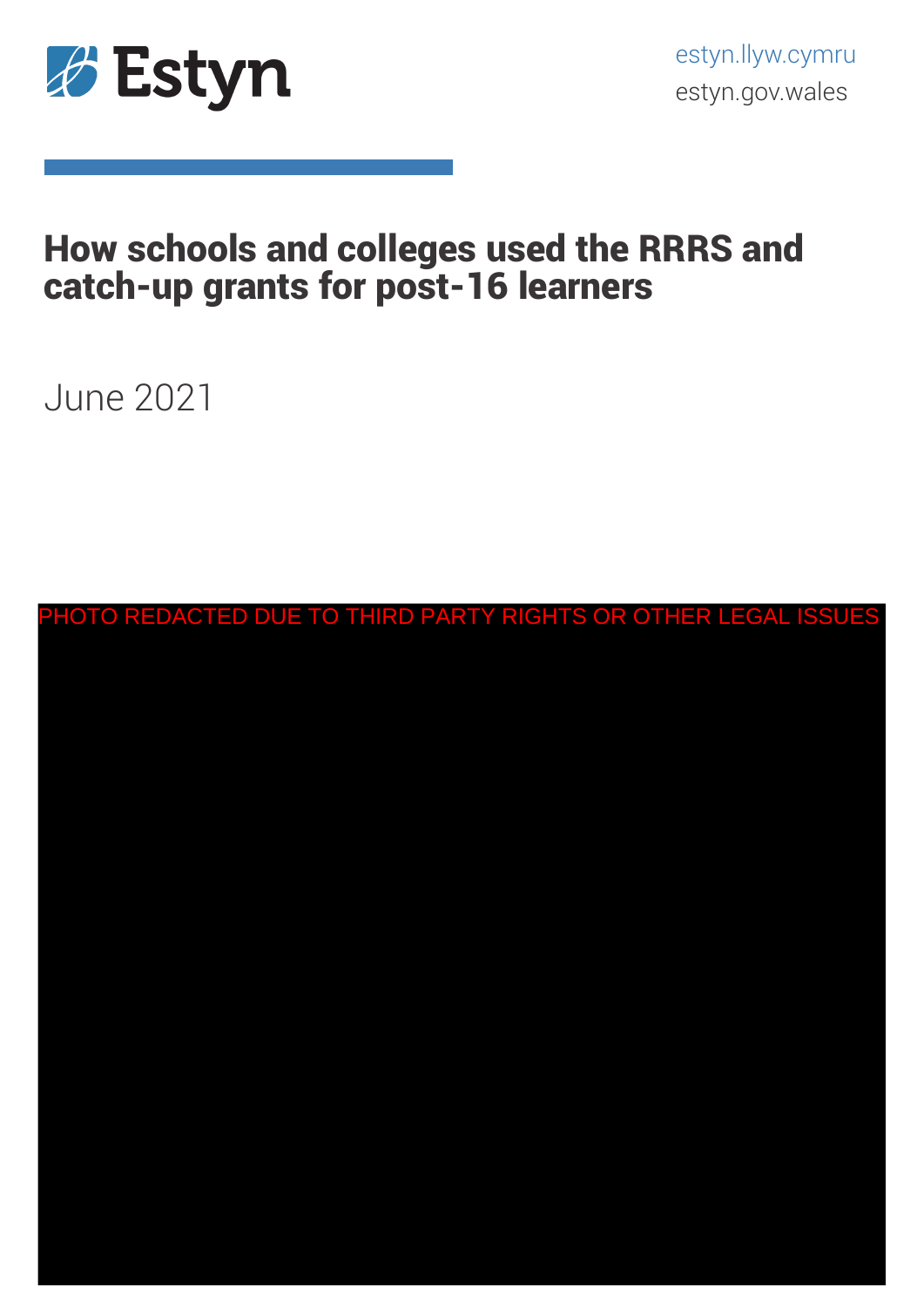#### **The purpose of Estyn is to inspect quality and standards in education and training in Wales. Estyn is responsible for inspecting:**

- $\lambda$  nursery schools and settings that are maintained by, or receive funding from, local authorities
- $\lambda$  primary schools
- $\lambda$  secondary schools
- $\lambda$  special schools
- $\lambda$  pupil referral units
- $\lambda$  all-age schools
- $\lambda$  independent schools
- $\blacktriangle$  further education
- $\lambda$  independent specialist colleges
- $\lambda$  adult community learning
- $\lambda$  local authority education services for children and young people
- $\lambda$  teacher education and training
- $\lambda$  Welsh for adults
- work-based learning
- $\lambda$  learning in the justice sector

Estyn also:

- reports to Senedd Cymru and provides advice on quality and standards in education and training in Wales to the Welsh Government and others
- A makes public good practice based on inspection evidence

Every possible care has been taken to ensure that the information in this document is accurate at the time of going to press. Any enquiries or comments regarding this document/publication should be addressed to:

Publication Section **Estvn** Anchor Court Keen Road **Cardiff** CF24 5JW or by email to [publications@estyn.gov.wales](mailto:publications@estyn.gov.wales)

This and other Estyn publications are available on our website: [www.estyn.gov.wales](http://www.estyn.gov.wales/)

**This document has been translated by Trosol (English to Welsh).**

**© Crown Copyright 2021: This report may be re-used free of charge in any format or medium provided that it is re-used accurately and not used in a misleading context. The material must be acknowledged as Crown copyright and the title of the document/publication specified.**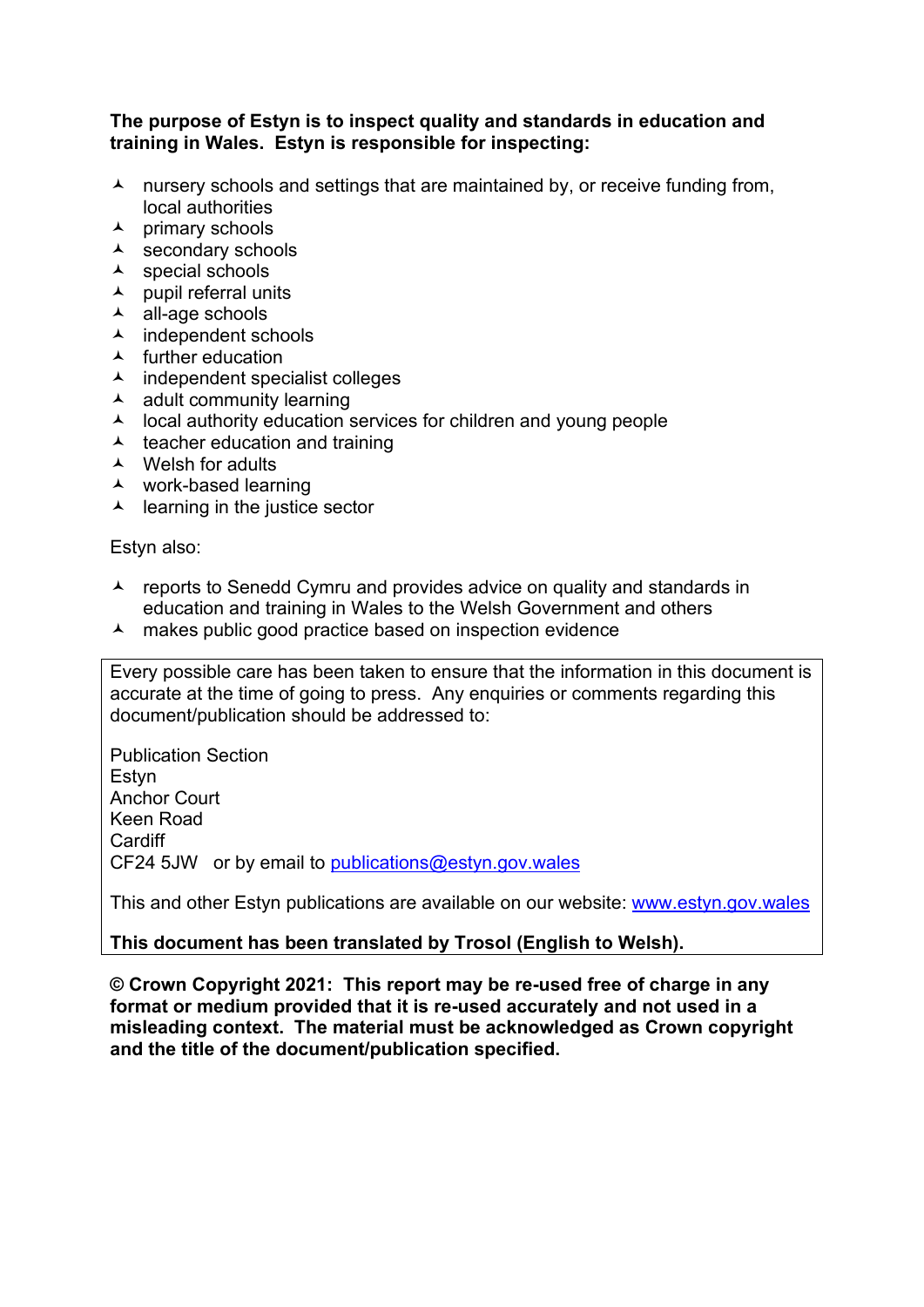| <b>Contents</b>                                                                                                                                                                                                | <b>Page</b>         |
|----------------------------------------------------------------------------------------------------------------------------------------------------------------------------------------------------------------|---------------------|
|                                                                                                                                                                                                                |                     |
| <b>Introduction</b>                                                                                                                                                                                            | 1                   |
| <b>Background</b>                                                                                                                                                                                              | 1                   |
| <b>Main findings</b>                                                                                                                                                                                           | 4                   |
| <b>Recommendations</b>                                                                                                                                                                                         | 5                   |
| 1 How school leaders used the RRRS grant for post-16 learners                                                                                                                                                  | 6                   |
| Partnership working<br>Supporting learners' Welsh language skills<br>The role of local authorities and regional consortia<br>How school leaders evaluated the impact of the RRRS grant for post-16<br>learners | 8<br>10<br>11<br>13 |
| 2 How college leaders used the catch-up grant                                                                                                                                                                  | 15                  |
| Partnership working<br>Supporting learners' Welsh language skills<br>How college leaders evaluated the impact of the catch-up grant                                                                            | 18<br>19<br>19      |
| 3 Conclusions and suggestions for future catch-up grants                                                                                                                                                       | 20                  |
| Appendix 1: Evidence base                                                                                                                                                                                      | 23                  |
| Appendix 2: Timeline of events that affected schools and colleges<br>since March 2020                                                                                                                          | 25                  |
| Appendix 3: Principles for deploying the RRRS grant                                                                                                                                                            | 27                  |
| <b>Glossary</b>                                                                                                                                                                                                | 30                  |
| <b>References</b>                                                                                                                                                                                              | 31                  |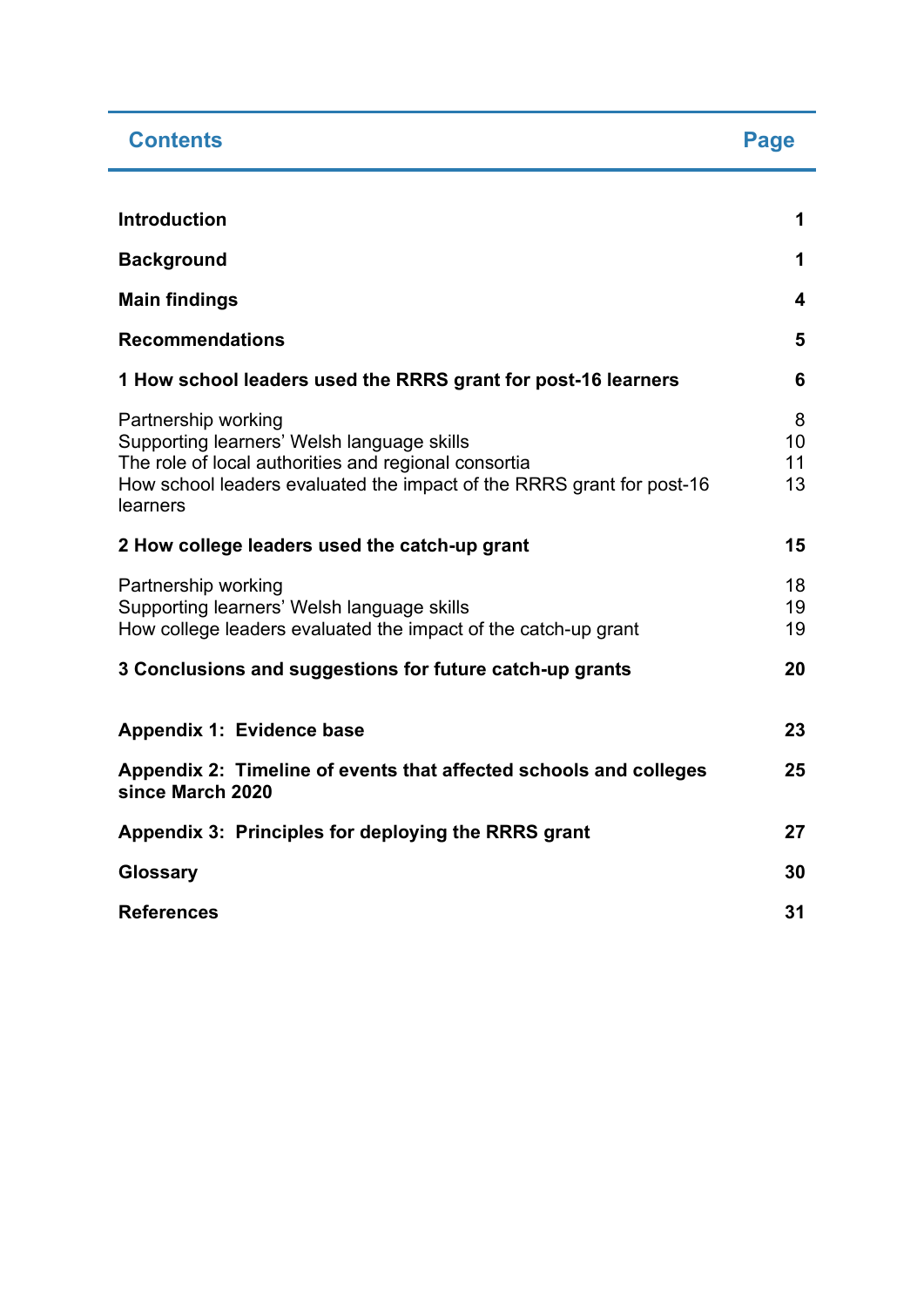# **Introduction**

The global pandemic caused by the COVID-19 virus has had a widespread impact on teaching and learning in schools and colleges. This report focuses on the support for post-16 learners since September 2020 through the 'Recruit, Recover, Raise Standards: Accelerating Learning Programme' grant (the RRRS grant) in schools and the catch-up grant in further education (FE) colleges. The report is written in response to a request for a rapid review in the Minister for Education's annual remit letter to Estyn for 2021-2022. Key messages and recommendations will inform future guidance and monitoring for similar funding in future.

The report draws on the evidence base set out in appendix 1 and includes interviews carried out remotely with senior and middle leaders and groups of learners in schools and colleges, as well as leaders and challenge advisers in local authorities and regional consortia. This report features cameos of interesting practice from schools and further education colleges. These are not full case studies as we are unable to fully evaluate the impact of the work because of the restrictions due to COVID-19. The cameos are included to exemplify points raised in the report and give a flavour of the work that has taken place across Wales.

# **Background**

# **The RRRS and Post-16 catch up grant**

The COVID-19 pandemic has resulted in significant disruption to learners' progress since March 2020. See appendix 2 for a timeline of events.

On 9 July 2020, the Welsh Government announced that it would provide an additional £29 million to schools to boost support for learners at crucial stages in their education from September 2020. The reason for this was that, during the initial crisis in the summer term 2020, many learners did not make as much progress in learning as they could have done under normal circumstances. Certain groups of learners were impacted more seriously than others. The Welsh Government's strategy was that providers should target extra support at Years 11, 12 and 13, as well as disadvantaged and vulnerable learners of all ages. It was envisaged that the grant would allow schools to recruit the equivalent of 600 extra teachers and 300 teaching assistants throughout 2020-2021 academic year.

Initially, the RRRS grant was intended to include learners in the sixth form. However, in July 2020, the Welsh Government announced additional schemes for colleges and sixth forms (in schools, this was still called the RRRS grant and the conditions for spending it were the same as those set out in the initial allocation). Over £15 million was provided to support learners following A level or vocational courses at an FE college or sixth form. This represented a 5% increase to funding per student.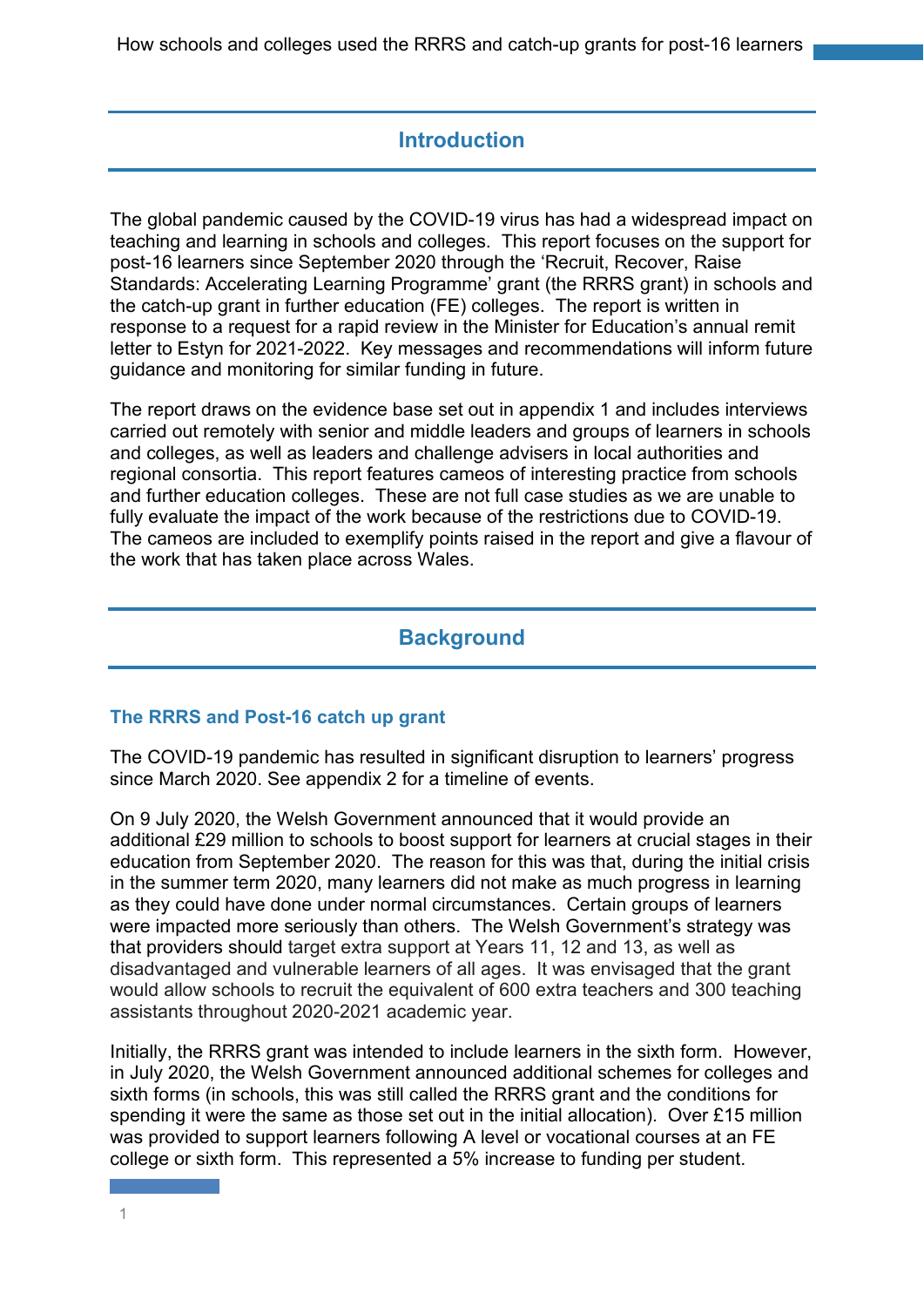The funds provided by the grant were intended to enable investment by schools and colleges to recruit and deploy additional human capacity to support and address the needs of learners following the initial COVID-19 crisis and periods of school closure in November 2020 and the Spring term of 2021.

The Welsh Government (2020a) set out five principles to guide **schools** in their spending decisions for the RRRS grant (see appendix 2).

### **How funding for schools and colleges is administered**

Schools and FE colleges are funded differently. FE colleges and local authorities are funded directly by the Welsh Government for the learning programmes they provide to 16 to 19-year-old learners. Local authorities use their allocations to fund individual school sixth forms. Whereas the Welsh Government uses a common methodology to determine local authority and FE sector funding, the funding arrangements for school sixth forms by the local authorities vary across Wales.

In line with usual post-16 practice, the grant for schools was given to local authorities, who then decided upon the size of additional funding that individual schools received based on socio-economic considerations. This was not the case for colleges who instead received the 5% increase in funding per learner directly.

### **Conditions for spending the grants**

The broad thrust of the conditions for spending the RRRS and catch up grants for schools and colleges were similar though not identical.For schools, funding was explicitly intended to recruit additional staff; for colleges, it was to increase the teaching time available. The stipulations of how the grants should be spent were worded differently*.* Below are extracts from grant letters that outline the conditions under which schools and colleges should allocate spending.<sup>[1](#page-4-0)</sup>

In schools:

*'This funding enables investment in schools to allow them to recruit and deploy additional human capacity to support and address the needs of learners following the initial COVID-19 crisis and subsequent period of school closure.*

*The funding should be used to support learners in years 12 and 13 who are identified as in need of additional help when they return to school in September, although the scope and extent of the help needed will vary greatly depending on individual circumstances.*

*The foci for support under this Programme are:*

*Literacy, numeracy and digital competence, this will include higher order reading and writing skills, high level mathematics where relevant, and digital competence at the appropriate level and as relevant to learners progressing with their qualifications.*

<span id="page-4-0"></span><sup>&</sup>lt;sup>1</sup> These letters are not publicly available.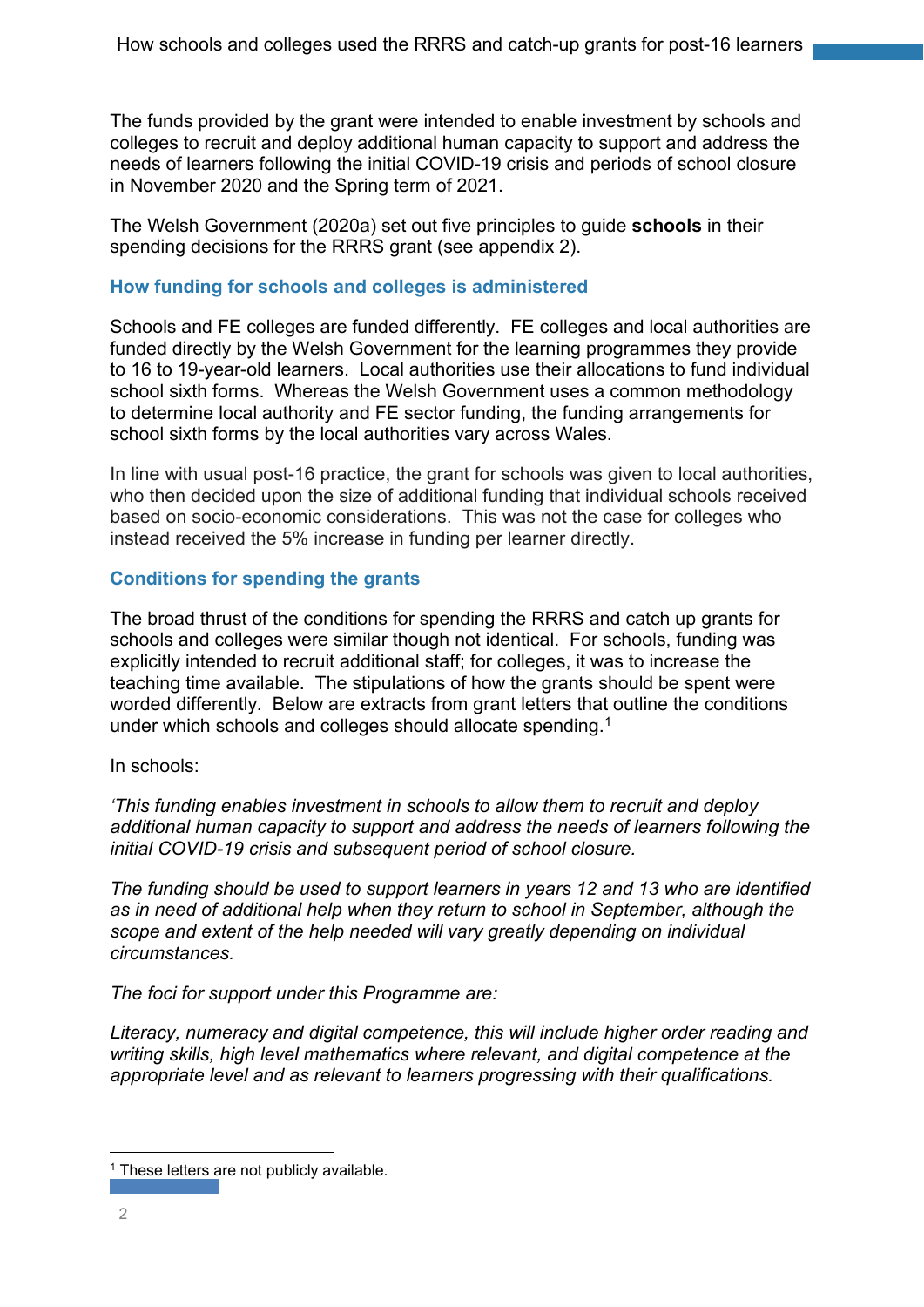- *Development of independent learning skills, to enable and motivate learners in all groups to make accelerated progress by working more effectively alone and out of school.*
- *Support and engagement through coaching – this in recognition that the most disengaged learners will need coaching and emotional support as well as support for examination preparation and skills.'*

Colleges were issued with the following instructions:

# *Catch Up Funding*

*Welsh Government recognises that most learners have experienced considerable disruption to their learning this year and many will experience gaps in their learning that will need to be filled during the Autumn term.*

*This funding is being provided to recognise the additional costs of providing the increased teaching support necessary for those students who missed face to face learning earlier this year plus the additional cost of supporting transition to post-16 learning. The funding will be provided for all full-time learners and represents a 5 per cent increase to funding per student. This in turn increases the number of hours we fund for a typical programme from 650 to 682 per programme. Audit guidance for 2020/21 will be reflective of this.*

School leaders had specific aims and prohibitions for spending the grant. For example, the grant had to be spent on specific groups of learners, but these were not made explicit to colleges.

Although, the absolute amounts given to schools and colleges are the same, schools were issued with the following advice from the Welsh Government (2020b):

*'In regard to schools the additional funding should very much be linked to the £29m as it's a whole school approach being adopted not separate pre-16/post-16 approaches'.* [https://gov.wales/recruit-recover-raise-standards-accelerating](https://gov.wales/recruit-recover-raise-standards-accelerating-learning-programme-frequently-asked-questions-html)[learning-programme-frequently-asked-questions-html](https://gov.wales/recruit-recover-raise-standards-accelerating-learning-programme-frequently-asked-questions-html)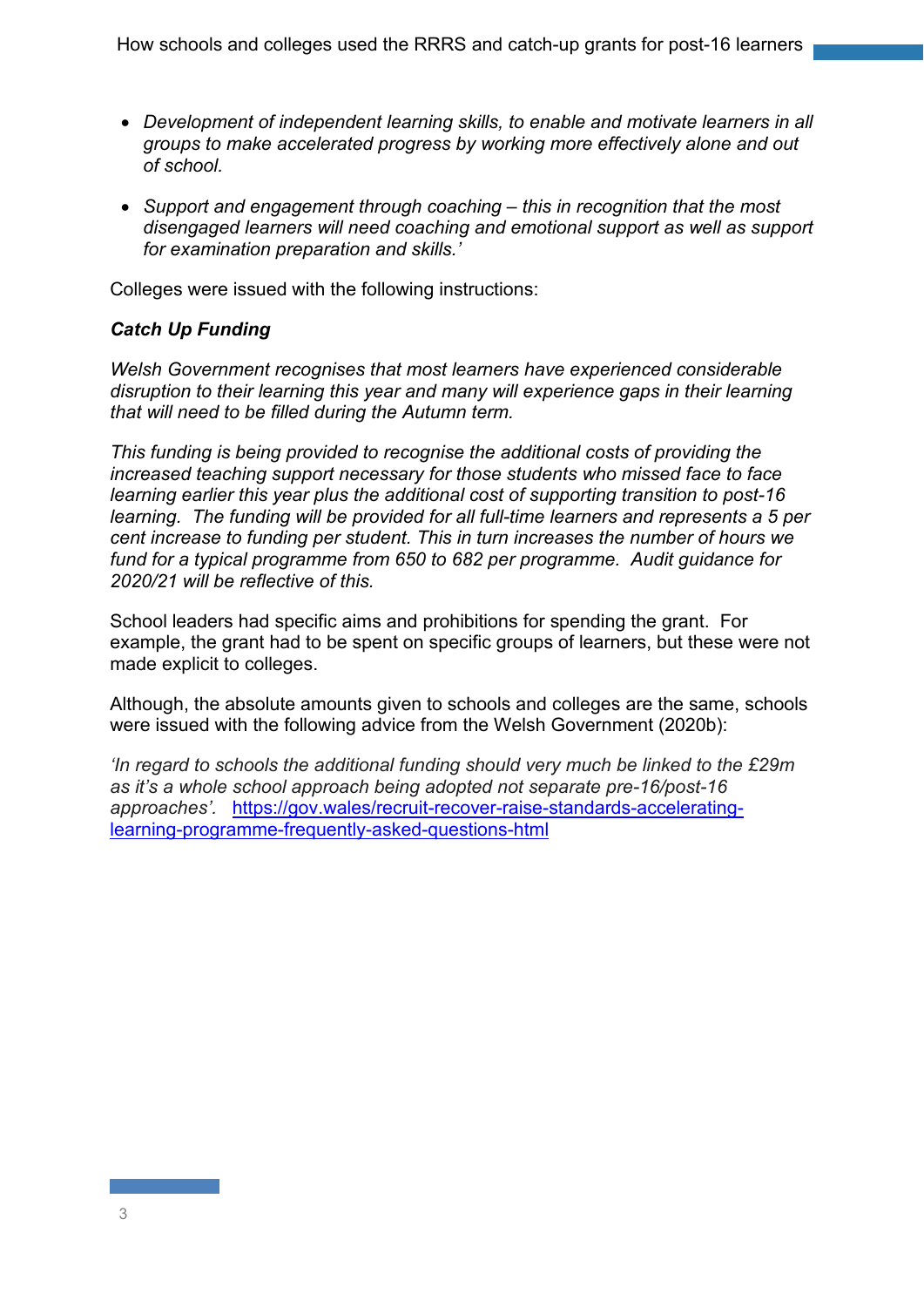# **Main findings**

- 1 Nearly all schools and colleges planned carefully to make good use of the RRRS or catch-up grants. In these providers, most learners have appreciated the additional provision, care and guidance they have received. In a few cases, leaders have not planned their spending strategically and just added the additional funds to their main budget.
- 2 There is a high degree of variability in the approaches leaders have taken in spending the RRRS or catch-up grants. In schools, the most common approaches were appointing additional staff to:
	- cover teaching in key stage 3 to free up time for extra lessons for learners in key stage 4 and post 16 or greater pastoral support in the sixth-form
	- teach specific subjects
	- focus mainly on learners' wellbeing.
- 3 Colleges have a high number of learners following vocational courses and took a different approach from schools. Most commonly they:
	- provided additional 'catch-up' sessions
	- created capacity for additional sessions for practical assessments
	- provided additional capacity to track and support learners' wellbeing
- 4 Appointing high quality additional staff at short notice has been challenging for providers, especially in rural areas, Welsh-medium or bilingual schools, and areas of high deprivation. Instead, most leaders in schools and colleges have extended hours for part-time staff, paid current staff overtime or retained the services of staff who were about to retire.
- 5 A few Welsh-medium or bilingual schools and colleges have used the grant strategically to ensure that learners maintained their Welsh speaking skills during periods where they could not attend school in person. However, in many cases this has not been a strong aspect of providers' work and learners' ability and confidence to use Welsh has declined during lockdown.
- 6 In many cases, courses run in partnership with other providers that normally involve learners travelling between centres have operated smoothly by streaming lessons. A few of these courses have not been delivered successfully and learners have dropped out. Mostly, this is because learners embarking on new partnership courses found remote learning in this context frustrating and ineffective.
- 7 All schools and colleges report close working with a range of external services including social services, health boards, the police and counselling services. All of these services have seen increases in demand during the pandemic. Leaders in a few schools have worked creatively with other providers, for example to evaluate each other's work or to identify and address gaps in learners' studies. Colegau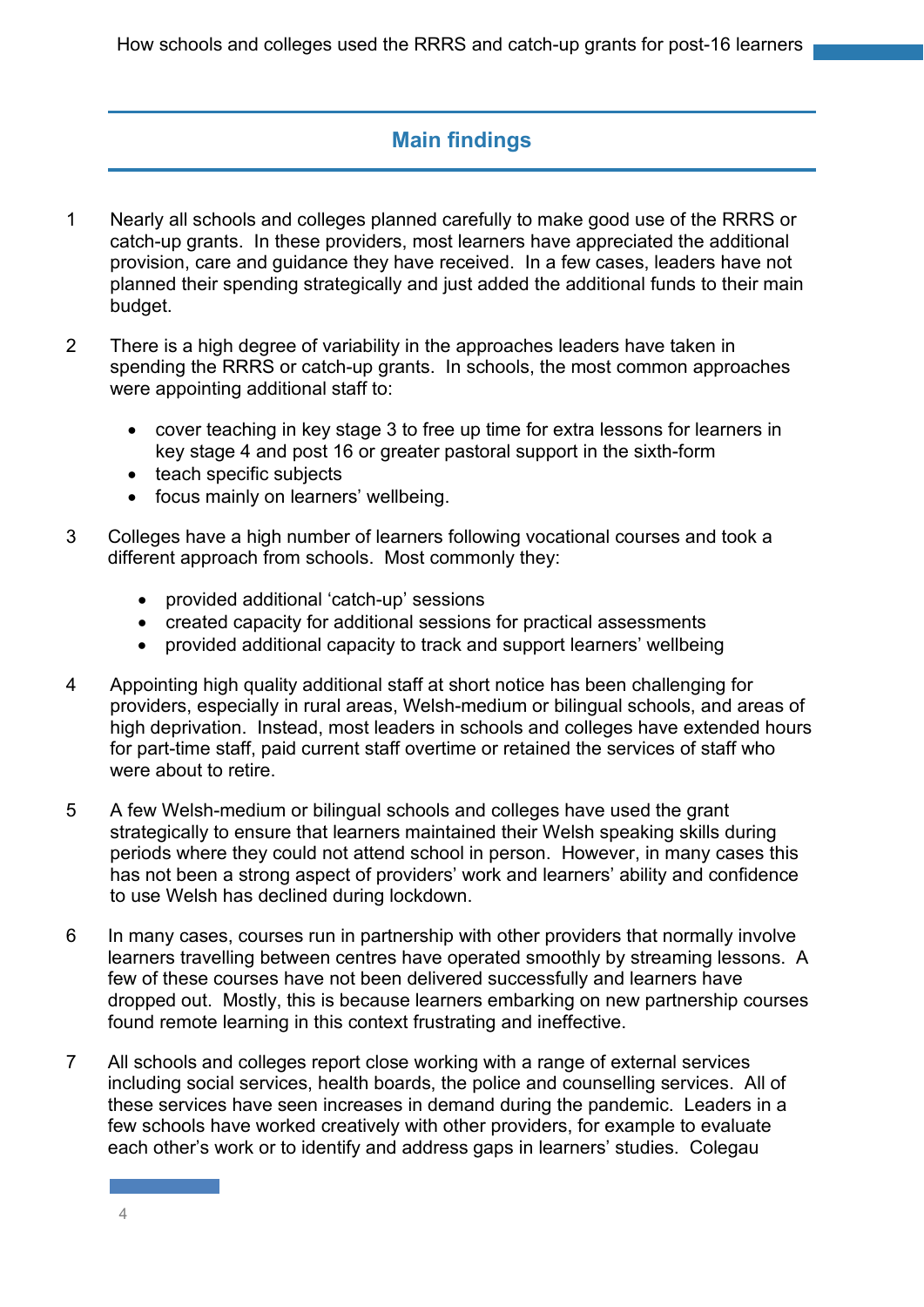Cymru has provided useful networks for college leaders to discuss issues and share practice during the pandemic.

- 8 Many school leaders have been in regular contact with representatives from regional consortia and local authorities. In the most useful cases, these representatives have offered leaders valuable guidance on catch up approaches based on research.
- 9 Many leaders in schools and colleges continually evaluated and refined their approach to grant spending during the pandemic. In the best examples, leaders have a vision for what they would like to achieve and set a range of criteria against which they can track and evaluate the success of initiatives. In a few cases, leaders have not considered the impact of additional spending.

# **Recommendations**

#### **In the case of future similar grants, leaders in schools and colleges should:**

- R1 Ensure they have a clear vision for the outcomes they desire from additional spending
- R2 Work with a wide range of partners to develop strategies to support learners' progress and wellbeing
- R3 Regularly track and evaluate the impact of additional spending in order to adjust current plans and inform future planning
- R4 Consider building on successful changes to practice made during the pandemic
- R5 Ensure that learners' progress in Welsh is priority, irrespective of the linguistic backgrounds of learners

#### **Regional consortia and local authorities should:**

R6 Track and evaluate the success of different models of providing additional support to learners across theirareas, referring to the indicators suggested in this report

#### **The Welsh Government should:**

R7 Ensure that conditions for any future catch up grant spending are flexible and are equivalent for schools and colleges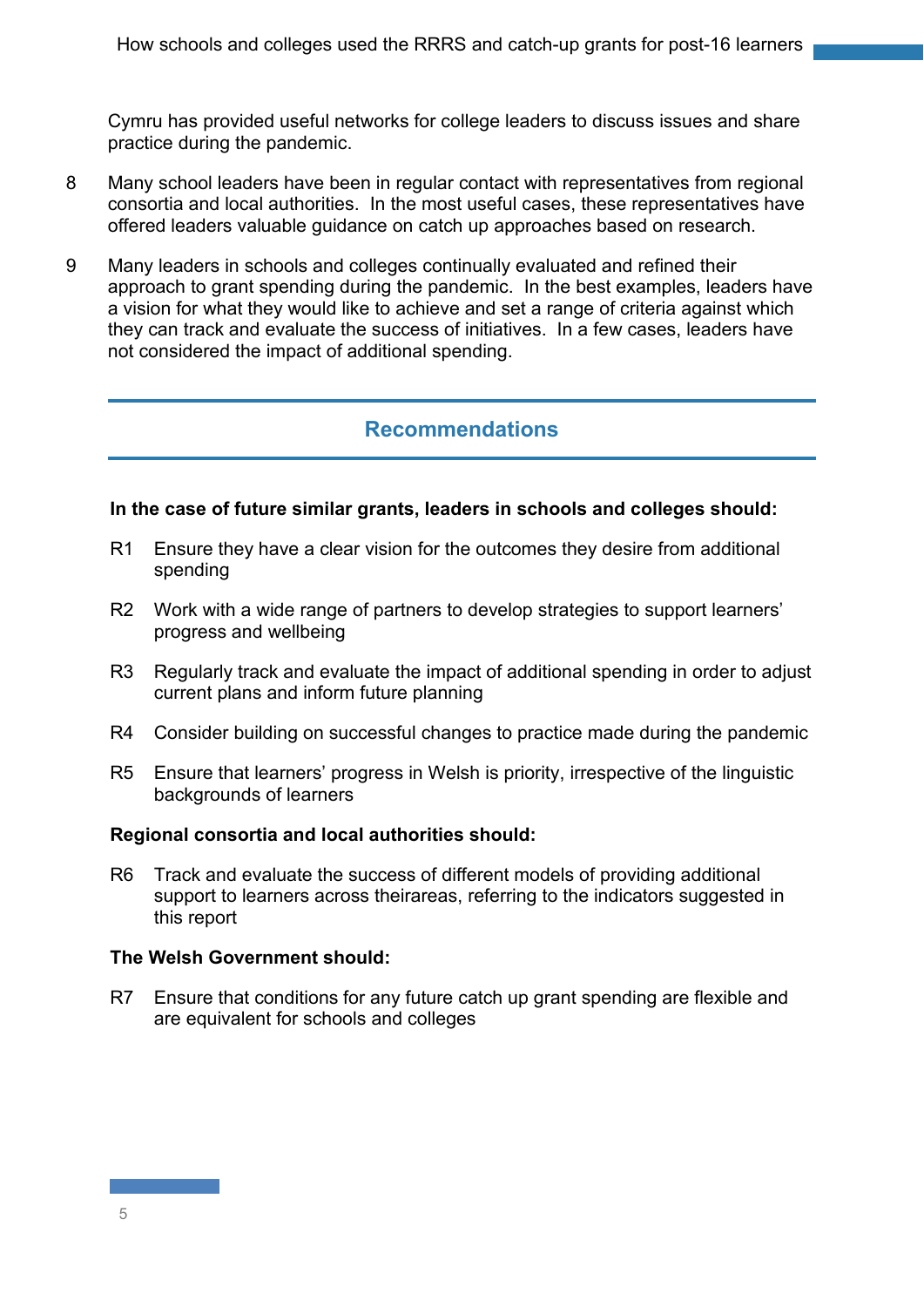# **1 How school leaders deployed the RRRS grant**

- 10 The number of learners in the sixth form determined the amount of additional funds that schools received from the RRRS grant. This meant that small sixth forms received additional sums of around a few thousand pounds, whereas the largest sixth forms received sums approaching or above £100k. Larger sixth forms were therefore able to do more with the grant than smaller ones. When the grant was initially announced, leaders were unclear about the proportion of funding that should be allocated to learners in the sixth form. They were also uncertain about how long the grant would last. Despite these uncertainties, all school leaders expressed gratitude for the grant funding and most agreed that it allowed them to increase subject specific provision and enhance pastoral care for sixth-form learners.
- 11 There is a high degree of variability in the approaches that school leaders have taken in spending the RRRS grant. In many cases, their approach was well thought out and aligned closely with the Welsh Government's aims for the grant. In these cases, school leaders targeted the additional spending carefully to benefit specific groups of learners. At the beginning of the pandemic, when teaching was mainly face-to-face, these groups included learners eligible for free school meals, boys, those from minority ethnic backgrounds, learners with special educational needs and learners studying through the medium of Welsh but with no Welsh spoken at home. In many schools, leaders maintained a firm oversight on how the grant was being spent and its impact on individual learners' and groups of learners' engagement, achievement, attendance and wellbeing.
- 12 As lockdown began in January 2021 and most learners stayed at home, additional groups of learners became a focus for support. These included:
	- learners who had limited access to ICT equipment
	- more able learners
	- learners who had demonstrated low levels of engagement with online provision
	- learners displaying significant anxiety about the pandemic
- 13 In a few cases, school leaders did not consider how they would spend the RRRS grant strategically and simply added the additional funds to their overall budget. In these schools, staff responded in an ad hoc manner to learners' needs. Leaders in these schools did not monitor the additional spending and, as a result, have little idea of the impact of the funds. In a very few cases, leaders did not spend the money. Instead, they plan to use the grant to provide catch-up activities during the summer holidays.
- 14 In general, schools have used the RRRS grant to create additional capacity to enhance learners' progress and to offer them extra guidance and support. In many schools, senior leaders met regularly to plan in detail how to deploy the grant and included governors in these discussions. In many cases, leaders also had useful regular discussions with regional consortia or local authority representatives on how to deploy the grant.

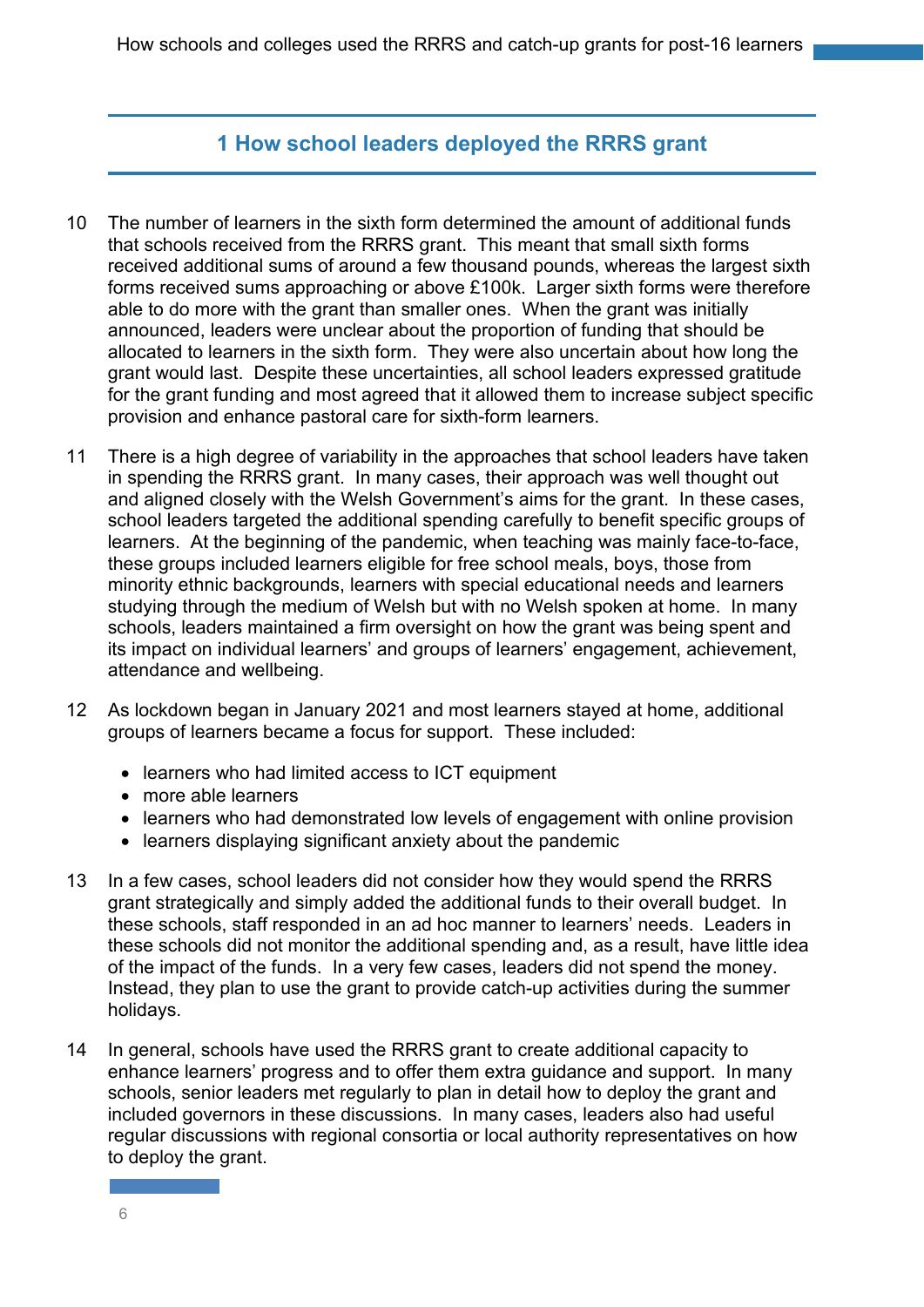15 The most common approaches taken by school leaders to support sixth formers were:

### • **Appointing additional staff to cover teaching in key stage 3 in order to free up time for teaching or pastoral support in the sixth-form**

This approach allowed schools to offer learners regular, additional lessons and provide time for pastoral staff to engage more frequently with learners to support their wellbeing. In these schools, learners in the sixth form were generally positive about the provision they have received and appreciated the concern and guidance given to them. However, this approach risks compromising the quality of the provision offered to learners in key stage 3. This is because experienced teachers with established working relationships are replaced by cover staff who in some cases do not know the learners or the learning programme well.

# • **Appointing additional subject teachers**

In general, schools have not found it easy to recruit additional support or teaching staff quickly. In the main, this is because of the lack of appropriately qualified staff available to take up positions at short notice, the length of the recruitment process, and the constantly changing needs within the school as a result of the developing pandemic.

In particular, Welsh-medium and bilingual schools and schools in areas of economic deprivation have found it exceptionally difficult to appoint new staff. Instead, leaders in these schools have spent the money on increasing the hours of part-time staff and persuaded staff who were about to retire to stay on. In a few cases, schools have deployed the grant to reduce class sizes in popular subjects. In these cases, learners report that they appreciated the additional personal attention that they have received. In many cases, learners feel that this additional provision has helped them overcome barriers to learning.

Where teachers in highly subscribed subjects have had to self-isolate for extended periods, leaders have often had to deploy additional staff to teach outside of their main area of subject expertise at short notice and with minimal guidance. Under normal circumstances, teachers are given additional A level teaching experience incrementally. However, during the pandemic, staff who normally teach in key stage 3 or key stage 4 have had to upskill rapidly to be familiar with A level programmes of study.

A minority of schools have utilised the grant by offering additional subject support after school hours. This additional tutoring was either provided by staff from school or by paying for external online tuition.

# • **Appointing additional staff to focus mainly on learners' wellbeing**

In a minority of cases, schools have targeted the additional funds to employ staff to monitor and support learners' wellbeing (see Cameo – Flint High school). In general, these staff have kept in regular contact with learners, often by telephone conversations. They prioritised certain groups of learners and tracked their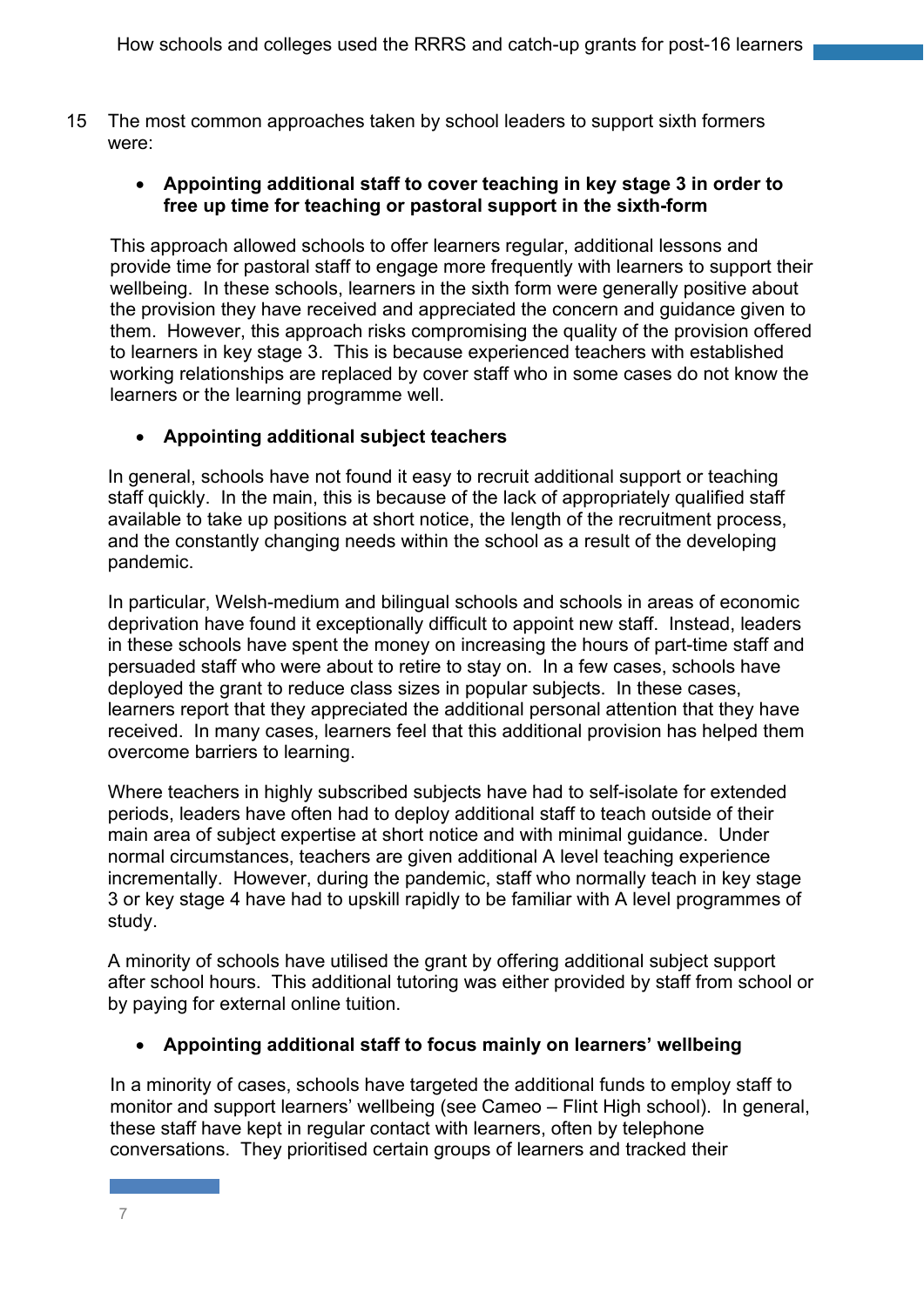performance closely, maintaining regular communication with their subject teachers. As a result, they were able to use their knowledge to co-ordinate additional subject or support for individual learners' wellbeing. However, many schools have reported difficulties in accessing counselling services and have noted a backlog developing over time. In many schools, leaders became particularly concerned about the wellbeing of a few learners and invited them to learn in the school's 'hub' during lockdown. These learners were extremely grateful for this provision and many of them felt that they would have struggled emotionally and with their learning were it not for the opportunity to attend the hub.

In schools that adopted this enhanced focus on wellbeing, learners appreciated the additional contact and reported that they received timely support such as additional tuition offered by their subject teachers and direction to useful resources to support their learning. They appreciated also the care given to them by school staff and a few felt they had benefited from services such as counselling.

In a minority of cases, learners did not like this approach as that they felt that the focus on their wellbeing was to the detriment of their progress in learning. In these cases, learners were frustrated about the need to cover the same ground in telephone conversations and would have welcomed more subject-specific challenge and support.

### **Cameo – Flint High School: Supporting learners' wellbeing**

Senior leaders spent the RRRS grant on supporting learners' wellbeing and ensuring online safety during lessons that were streamed live. A member of staff who was due to finish at October half term 2020 was given the remit of acting as a 'Sixth-form supervisor'.

The sixth form supervisor carried out weekly engagement phone calls, focusing on the more vulnerable learners. During these phone calls, the supervisor assessed learners' academic and wellbeing needs. She then communicated these to subject teachers, form tutors and other staff to co-ordinate appropriate subject-specific or wellbeing support. The criteria for identifying those who needed support changed as staff developed their understanding of how individuals were dealing with lockdown. As a result of close interactions with learners, the sixth form supervisor was able to track changes in their needs accurately and co-ordinate tailored support as a result. Learners appreciated the care and guidance given by the school. As a result, they reported that they were able to make good progress in their courses, whether provision was face-to-face or remote.

# **Partnership working**

16 In general, schools have worked well during the pandemic with a range of partners to ensure that learners received appropriate guidance on sixth form pathways. Of necessity, schools' normal work with universities, the Seren network and Careers Wales moved online. In many cases, schools have spent part of the grant on webbased services to enhance support for learners making applications to study at university. A majority of learners report that they have received useful guidance, but many remain anxious about the future. In particular, learners are concerned about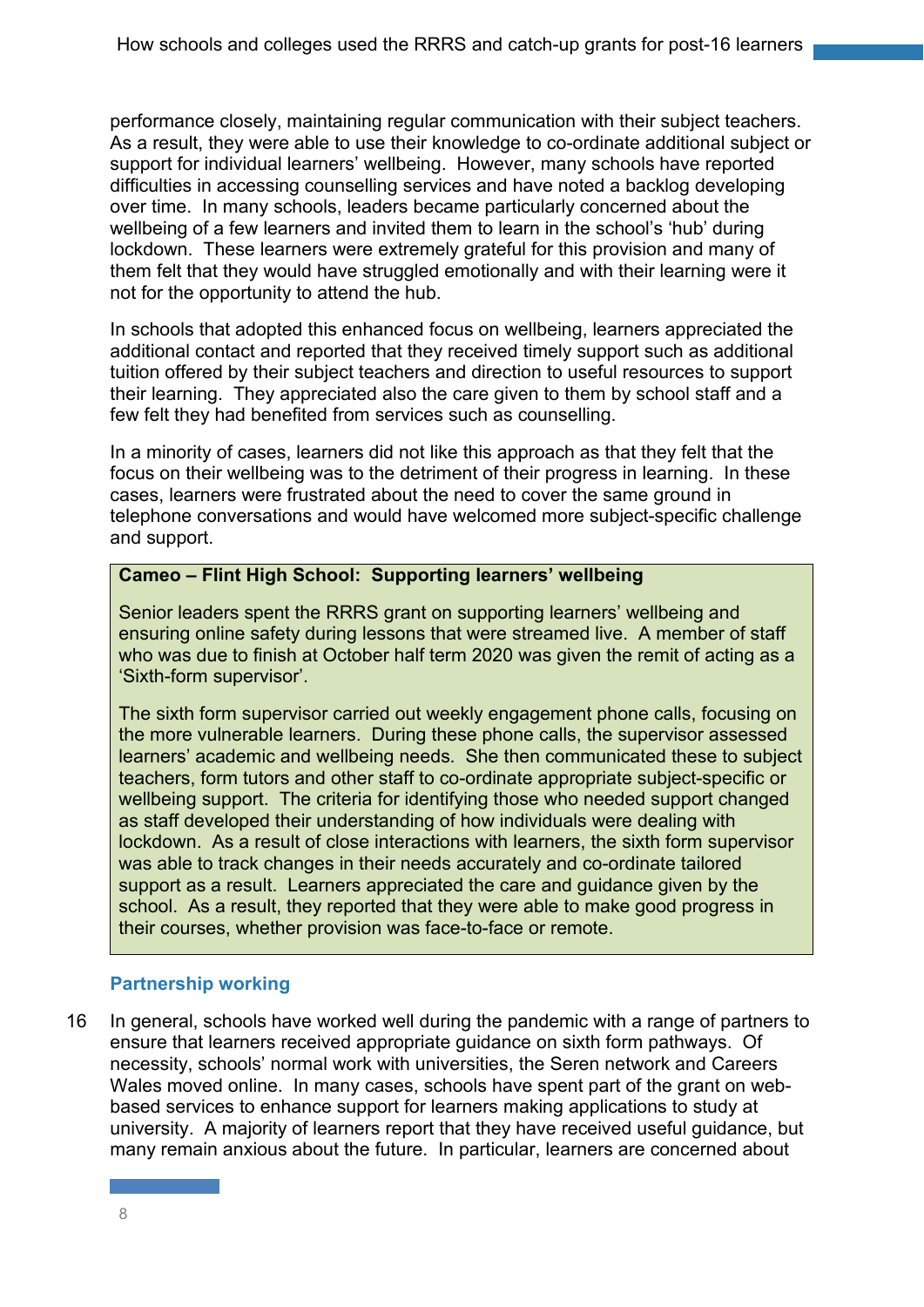how they will be assessed and many perceive unfairness in the system, for example as a result of variation in the number of separate assessments required in different schools. In a minority of cases, learners feel that they are underprepared for university admissions processes or other next step in the lives.

- 17 Where schools delivered a part of their sixth form offer in partnership with other providers, leaders faced complex travel issues to solve because of COVID-19 rules governing transport and the need to reduce social mixing. To resolve these issues, leaders in most schools decided that provision for courses offered in partnership should be offered virtually. While a minority of learners were happy with this arrangement, a majority felt poorly served and cited difficulties in accessing work and a lack of online interaction with tutors. In many cases, learners felt reluctant to post questions for clarification in online chat facilities as these questions would appear to everyone, risking social embarrassment. In a few cases, learners stated that they felt ignored by teachers in partner schools and that their progress in subjects they had chosen to study in these schools was poor. In a few cases, learners simply dropped courses they had opted for in partner schools because they felt too disconnected from their tutors.
- 18 Where partnership working to deliver courses was most successful, learners already knew their tutors well (see Cameo on work between Ysgol Gyfun Gŵyr and Ysgol Gyfun Gymraeg Bryn Tawe). This was often a result of well-co-ordinated transition arrangements for learners in key stage 4 and well-considered induction programmes. In a few cases, schools have thought creatively about how to make the most out of their partnerships (see Cameos for Coleg Cymunedol y Dderwen and Ysgol Gyfun Cwm Rhondda).

#### **Cameo – Ysgol Gyfun Gŵyr and Ysgol Gyfun Gymraeg Bryn Tawe Sixth form partnership during the pandemic**

There is a significant degree of partnership working in the sixth form between the schools. Around two-thirds of subjects are either taught only in one school, or teaching is shared between the two schools.

Before the pandemic, learners routinely travelled between the two schools during the day with each lesson timetabled for two periods. Since September 2020, learners did not travel to ensure that 'bubbles' were maintained. Instead, all lessons taught by the partnership were streamed from one school to the other to prevent learners mixing.

Teachers who teach some of these classes stated that the provision was effective with Year 13 where teachers already know the learners, but this was less effective with Year 12 learners as staff had not developed a working relationship with them. Similarly, these learners were not able to build relationships with other learners on the same course.

Leaders in both schools are evaluating the adjustments made this year and are considering providing the partnership provision next year via a mixture of learners travelling and accessing live streaming.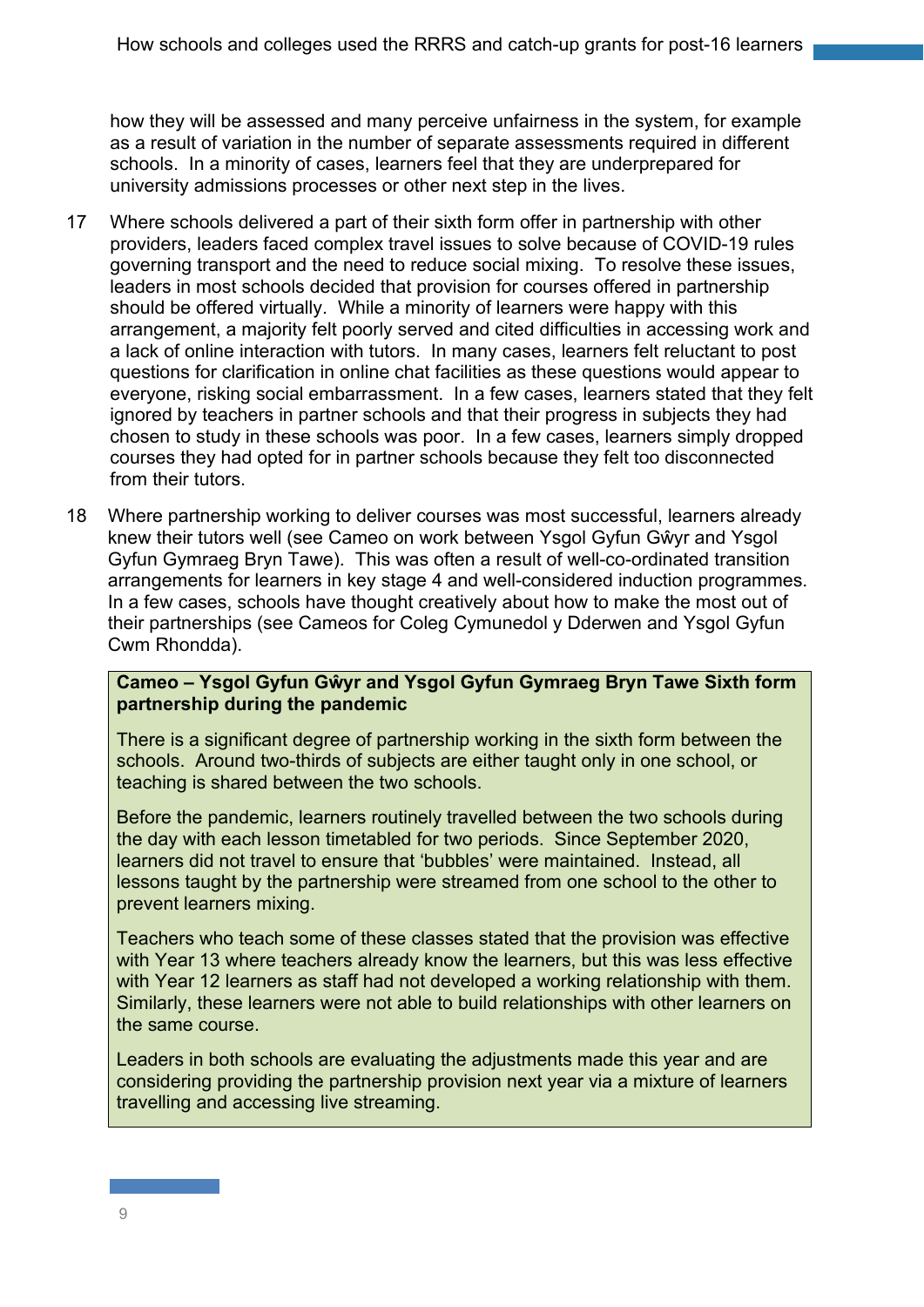### **Cameo – Coleg Cymunedol y Dderwen: Identifying gaps in learners' learning and working in partnership to address these**

During September, the head of sixth form met with subject team leaders to identify the main gaps in learning. This information was used with data analysis and information from learner voice activities to identify the main priorities for using the grant funding. Once the main priorities had been identified the school planned a 'Bridging the Gap' programme to address the identified skills shortfall. The school identified skills that were common to a number of subjects and part of the programme involved Year 12 learners having two extra sessions on their timetable. These sessions focused on how to organise writing, how to write different styles of essays, revision techniques, how to use spreadsheets in the Welsh Baccalaureate, and other skills that had been identified by learners and Subject Team leaders as weaknesses due to Year 11 learners not accessing face-to-face teaching at the end of last school year. The school identified that recruiting good quality staff at such a short notice would be difficult and, instead, they used the partnership that they had with Bridgend College to staff these sessions with two members of staff from the college. What was taught in these sessions by the college tutors was tailored to the needs of the school's learners and was evaluated every two weeks by the tutors and the head of sixth form. The evaluation involved regular learner voice activities. The learners involved in this work were grateful for these sessions and stated that they were beneficial.

#### **Cameo – Ysgol Cwm Rhondda: Partnership working to provide an objective evaluation of grant spending**

In the Welsh-medium post-16 sector in Rhondda Cynon Taf, schools operate a partnership where they are responsible for overseeing each other's work. As part of this arrangement, the headteachers of Ysgol Llanhari, Ysgol Gartholwg, and Ysgol Gyfun Rhydywaun, together with Ysgol Llangynwyd, scrutinised each other's plans. They challenged each other's ideas with the aim of ensuring that all expenditure was for the benefit of learners. All participants respected the challenge from the other headteachers. This arrangement allowed the schools to refine their plans and share ideas to ensure the best use of the funding.

#### **Supporting learners' Welsh language skills**

- 19 One group of learners identified as a priority in the grant conditions was learners in Welsh-medium education with no Welsh spoken at home. In general, Welsh-medium and bilingual schools continued to provide learning materials or streamed lessons in the language that learners had chosen to study a particular course. However, not all leaders in these schools planned strategically to ensure learners maintained their Welsh oral and written skills. In these cases, most learners, including those who spoke Welsh at home, noticed a decline in their ability and confidence to communicate in Welsh.
- 20 In a few cases, leaders foresaw that sustained absence from school would lead to a deterioration in learners' Welsh. These schools made detailed and well-considered

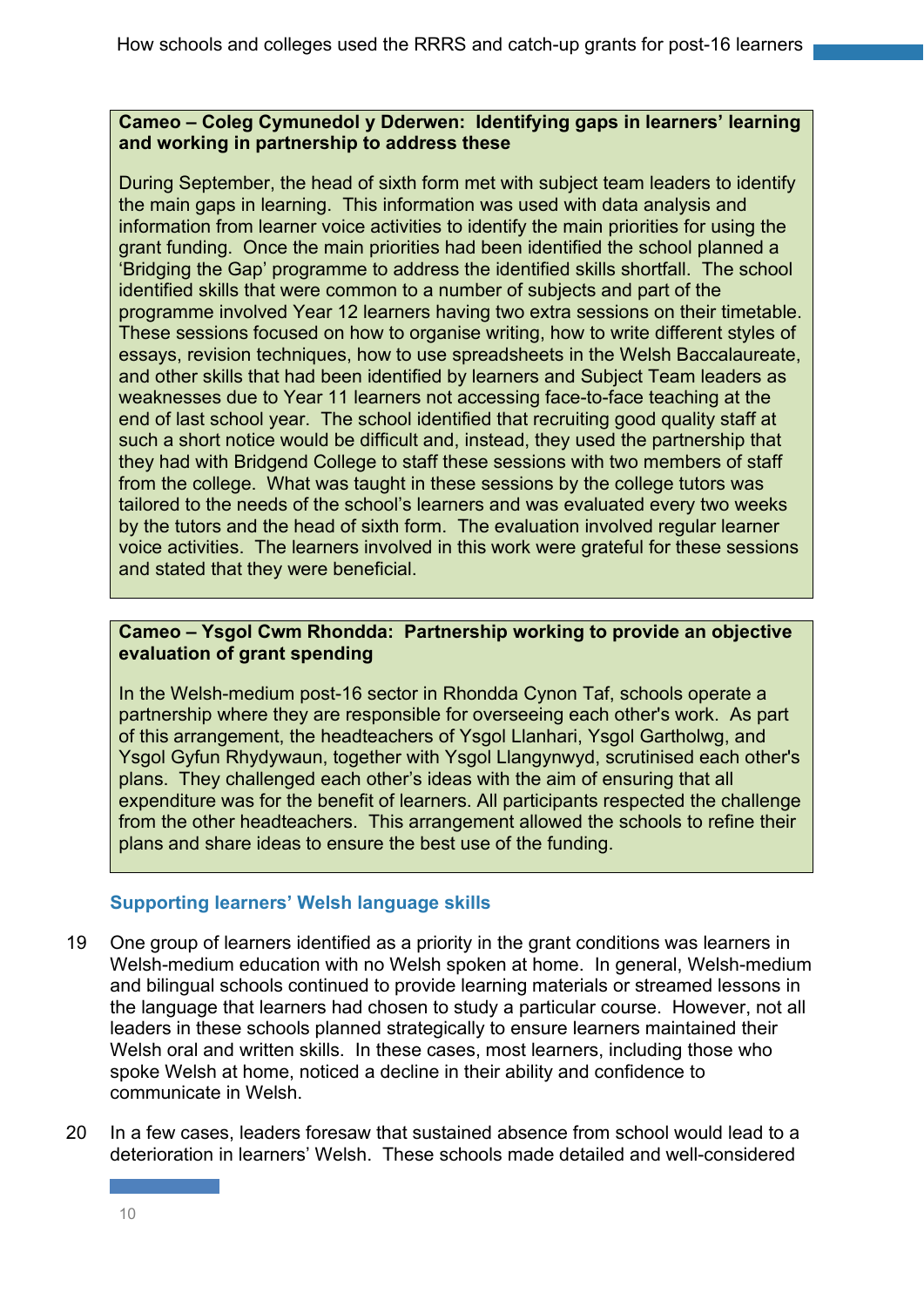plans to support learners' Welsh during absence from school and to re-engage them in speaking the language on their return to schools. Learners in these schools appreciated the efforts that their teachers made to maintain their Welsh communication skills. Most of these learners were able to converse fluently and confidently in Welsh in our meetings with them for this review. However, even in these schools, learners reported that it took a while to get back into the habit of using Welsh as a matter course during their social interactions.

### **Cameo – Ysgol Gyfun Gŵyr: Maintaining standards in Welsh**

During the first lockdown, most learning was conducted remotely by pre-prepared resources that learners could access online. This type of delivery meant that opportunities for learners to hear and use Welsh were limited. Staff noticed that, during this period, learners' Welsh communication skills declined as well as their inclination to use the language.

Leaders were acutely aware that learners should have as many opportunities as possible to hear and speak the language. During the second lockdown, they decided that the normal timetable would continue whether learners were at school or at home. Each lesson would include an element of active learning so that learners could hear Welsh in every lesson. Staff provided regular opportunities for learners to use their Welsh by telephone and live-streamed registration sessions.

With the additional capacity offered by the RRRS grant, leaders decided that all events noted on the calendar could go ahead be they face-to-face or virtual. They gave learners the responsibility for planning, organising and hosting them. The events included a school eisteddfod, public speaking competitions, fun activities such as 'Bake-off', competitions between learners and staff, podcasting, an open evening for prospective sixth form students, and yoga and fitness sessions. On St David's Day, a group of sixth formers recorded a session where they discussed what it meant to them to be part of a Welsh-speaking Wales in 2021. Learners also created a Welsh-medium sixth form social media account to ensure that all learners receive news, school bulletins, information on open days and so on.

Learners appreciated the way in which the school supported their Welsh language skills. They very much enjoyed their involvement in whole-school events and felt that they gave them valuable opportunities to maintain their fluency.

# **The role of local authorities and regional consortia**

21 Most commonly, the additional funding was allocated to schools by local authorities. In all cases, the grant was distributed according to the number of learners in the sixth form. In some cases, regional consortia offered strong support to schools and parents through online events.

#### **Cameo – EAS: Offering professional learning events to support learners' progress and wellbeing during the pandemic**

The EAS hosted several live and recorded web-based events focused on strategies to support all learners during the pandemic including online events for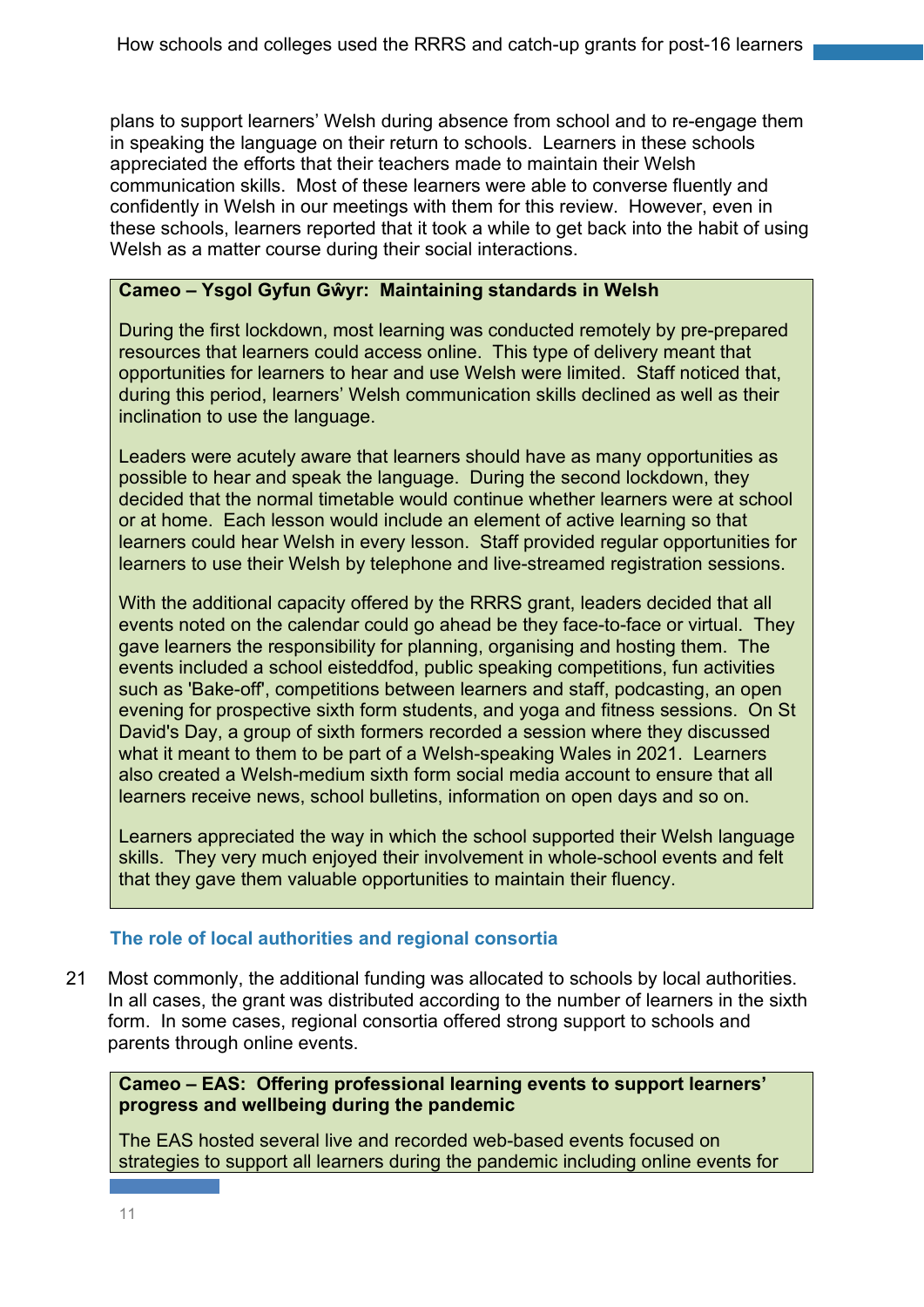parents. These events covered aspects such as:

- developing learners' higher order thinking skills
- supporting learners' mental health and wellbeing
- how to engage learners at risk of disengagement
- supporting applications to university
- developing learners' oracy skills
- supporting more able learners
- supporting learners' transition from Year 11 into the sixth form

These events were well-attended and provided staff and parents with valuable strategies to support learners' progress in learning and their wellbeing during the pandemic.

- 22 In many cases, schools had constructive discussions with their challenge advisors/school improvement partners about the most productive manner to spend the additional funding. Meetings between senior leaders and representatives of the regional consortia or local authorities were regular and helpful. In general, local authorities and regional consortia trusted schools to spend the grant in any way they saw fit, while prioritising their contacts with schools that they were already targeting for support.
- 23 Leaders in local authorities and regional consortia had a common vision of how to spend the grant which was aligned with that of the Welsh Government. However, in many cases, the processes for evaluating the impact of the additional spending are at an early stage of development. In a few cases, leaders thought carefully about how they might evaluate the additional spending (see EAS case study).

#### **Cameo – EAS: Using findings from research to guide additional spending**

In partnership with local authorities, the EAS offered well-considered support to schools in their use of the RRRS grant. Leaders gave guidance for schools on seeking agreement with their governors and on how to publish their spending plan on the school's website. In addition, they provided schools with a range of strategies to support learners' learning and wellbeing taken from the Education Endowment Foundation (EEF) (2018) toolkit

[\(https://educationendowmentfoundation.org.uk/evidence-summaries/teaching](https://educationendowmentfoundation.org.uk/evidence-summaries/teaching-learning-toolkit/)[learning-toolkit/\)](https://educationendowmentfoundation.org.uk/evidence-summaries/teaching-learning-toolkit/). This tool encourages and promotes activities that research has shown to have the highest impact on learning. The EAS also provided a comprehensive range of professional learning and complementary resources, including sharing school approaches. By using the regional 'grant mapping tool', schools are able to monitor their resource spend and demonstrate early successes. This strategy provides a well-co-ordinated approach to focusing schools' spending and a useful method of assessing the quality of planning in different schools.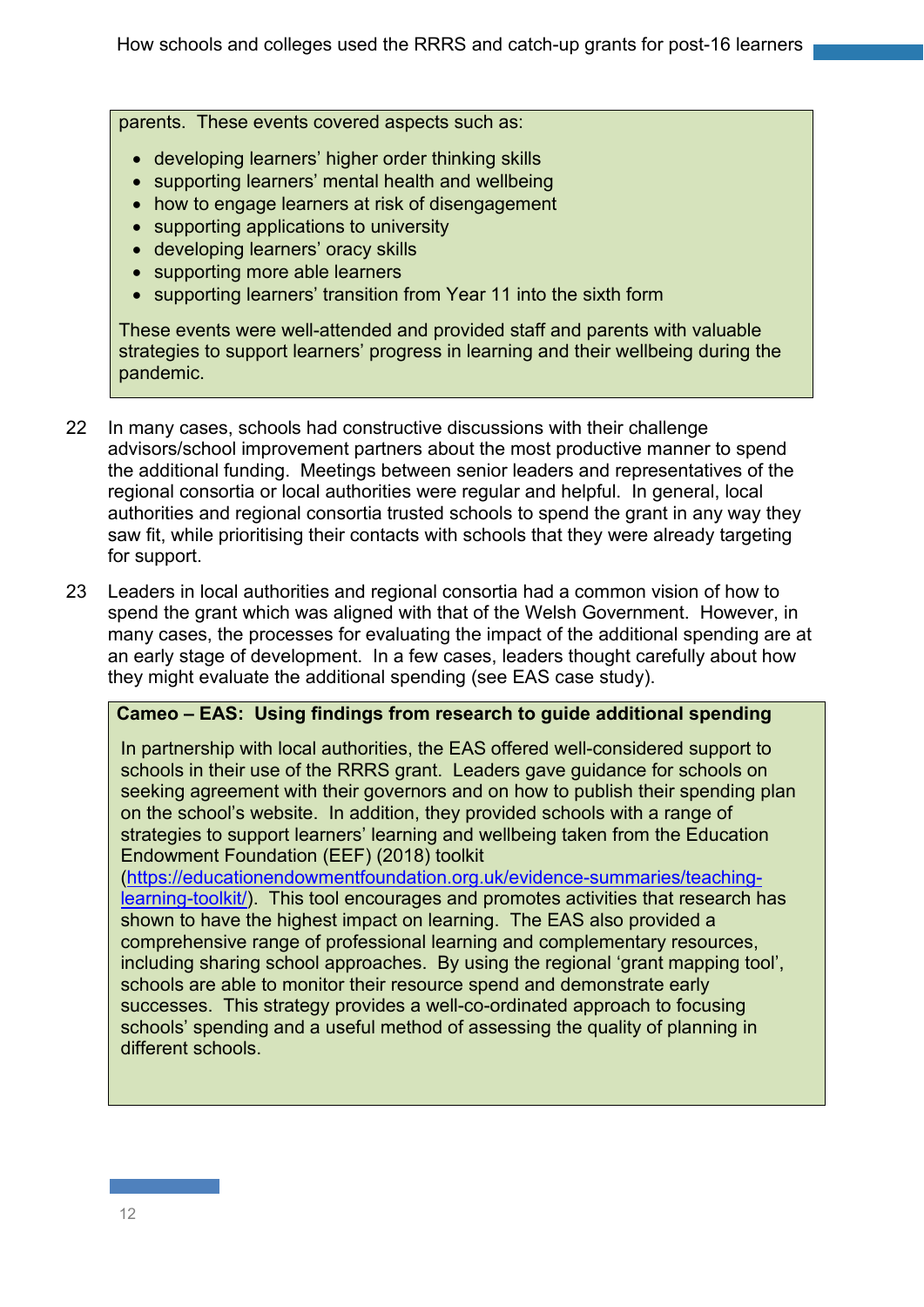### **How school leaders evaluated the impact of the catch-up grant**

- 24 In many schools, leaders have attempted to evaluate the impact of the additional staffing provided by the RRRS grant. Where this evaluation was most successful, leaders had considered carefully the desired outcomes for any additional spending from the outset. In general, these leaders regularly tracked aspects such as:
	- learners' progress against targets in individual subjects
	- learners' engagement in work set (including completion of tasks, quality of completions, and levels of interaction during streamed lessons)
	- attendance
	- referrals to external agencies
- 25 Leaders in these schools also sought the views of learners and parents through surveys and informal meetings. In general, these leaders have not produced extended self-evaluation reports. Rather, they have acted swiftly either to extend practice they found effective or to refine any provision in the light of learners' emerging needs. In general, school leaders feel that it would not be helpful to use the outcomes from centre determined grades to evaluate their performance as they are not comparable with outcomes in previous years.
- 26 A few schools have not attempted to evaluate the impact of this grant. Leaders in these schools did not have a clear strategy for spending the grant nor a vision for what it could achieve.

#### **Cameo – Ysgol Dyffryn Aman: Evaluating the impact of the school's work during the pandemic**

When they received the RRRS grant, the senior team met to agree and set a range of indicators they could use to measure the impact of any additional expenditure. In the sixth form, this included learners' achievement, attendance, engagement in work and the number of referrals to external agencies.

The senior leadership team also carried out regular surveys to gather the views of learners and parents about the provision learners received. During lockdown, all learners and parents were given the opportunity to complete a 'Wellbeing and Working from Home' questionnaire asking about the online provision, as well as their wellbeing. The parental questionnaires focussed on the quality of overall provision and the value of registration sessions, "drop in" sessions and weekly services. The outcomes from these questionnaires were evaluated and leaders made sure that appropriate support was made available to learners who needed extra help.

Senior leaders responded to findings from their evaluations in several ways including:

- holding live sessions for specific subject areas
- adapting the online provision to allow greater interaction
- reducing the length of live lessons
- ensuring a break between lessons to support learners' wellbeing
- reducing the length of the online day to enable staff to offer tailored and timely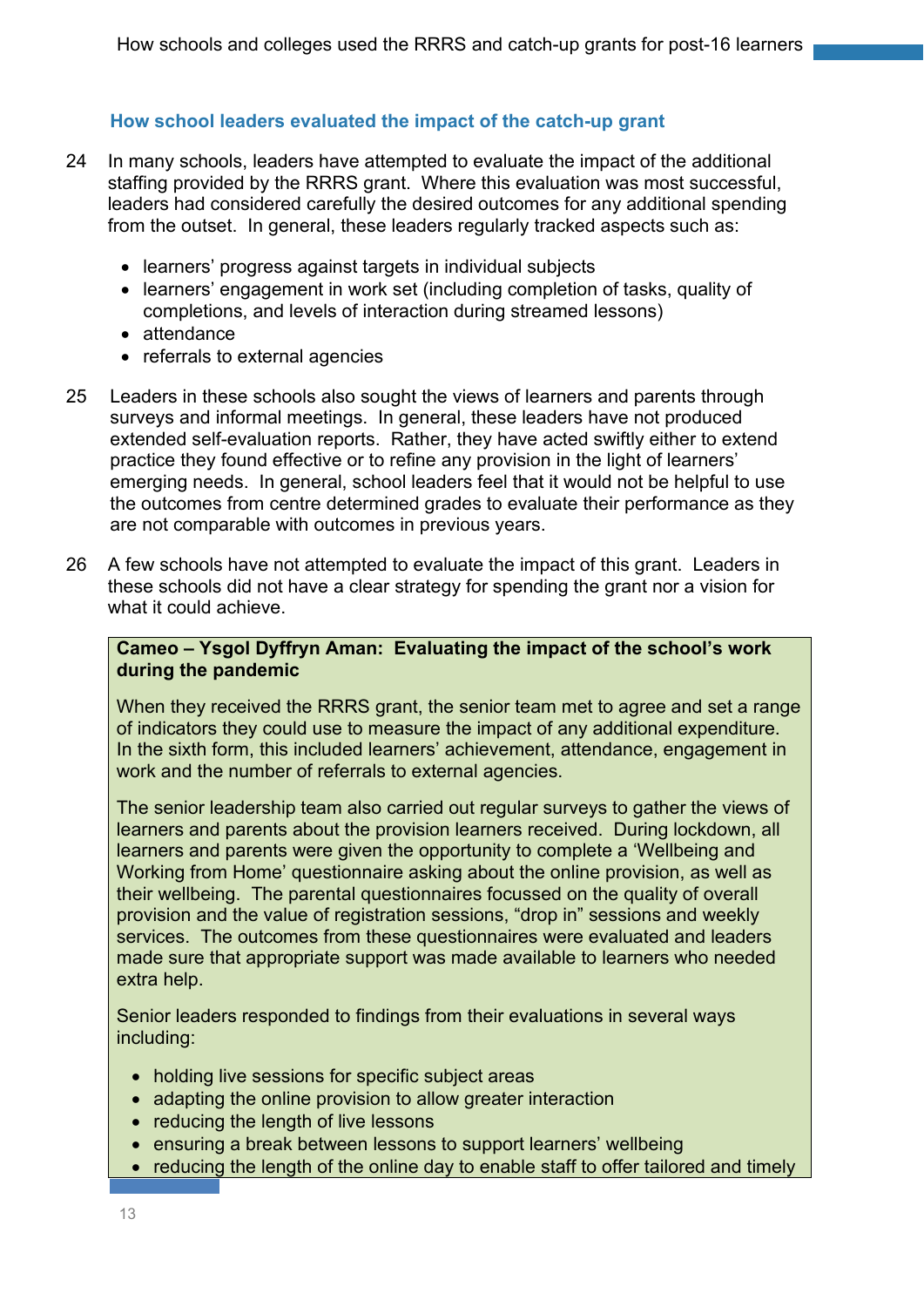feedback to learners, and to prepare useful digital resources

- offering mentoring sessions to vulnerable learners and providing time for members of the extended senior team to lead on this
- offering teaching assistant support to visit learners at home
- expanding school counselling provision
- providing virtual sessions for parents to raise awareness of the dangers of the internet during the lockdown

### **Cameo – Coleg Cymunedol y Dderwen: Listening to learners**

The school has involved learners in many of the key decisions that the school has made this year. Through the regular use of surveys, meetings with focus groups and individual learners, the school was able to identify wellbeing needs and the gaps in learners' learning as a result of periods where learners could not attend. These helped the school to establish its priorities for the autumn term. Further, regular learner voice activities have been used to evaluate the provision and identify how the provision needed to be adjusted during the year. For example, learner voice and discussions with parents informed the school that during the period of remote learning, workload was a big concern, so the school put in place a one day per week 'Catch up on learning' day where no new work was set, but teachers were still available during timetabled slots to answer any questions from the learners.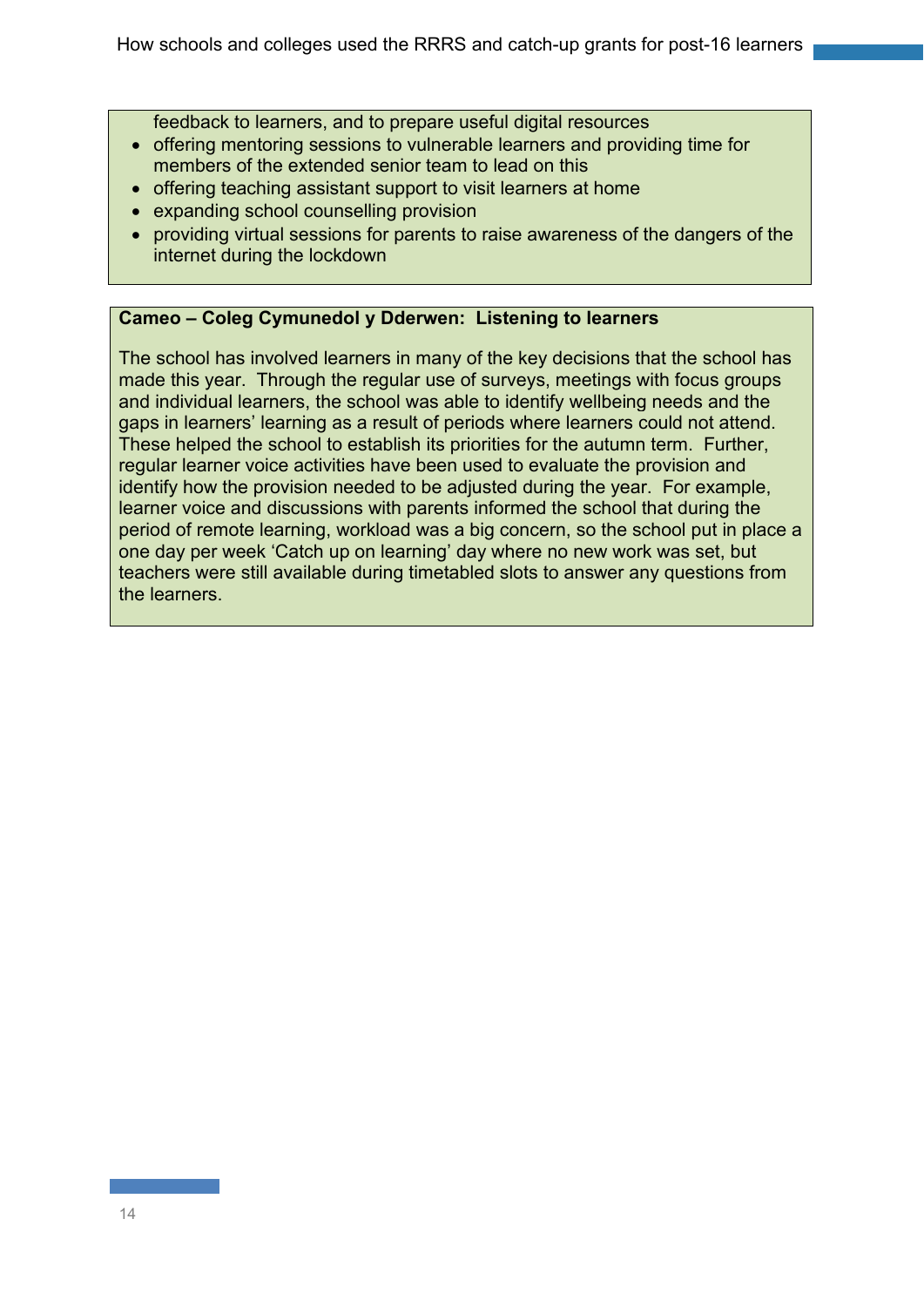# **2 How leaders in further education colleges deployed the Catch-up grant**

- 27 Colleges have received several grants to support learners during the pandemic. Most of these are similar to those that schools received from their local authorities. In a majority of cases, leaders have not directed specific grants for specific purposes. Rather, they have taken the approach of first assessing their learners' needs and planning provision to support them as necessary. In most cases, leaders have accounted for specific grant spending retrospectively. In all cases, senior leaders have involved their governing body closely, although they have not always sought approval for various decisions as they would in normal circumstances. In a few cases, they have asked middle leaders to bid for additional support and delegated additional spending to them. Leaders in a few colleges allocated funding to secure additional support for learners before the announcement of any grants linked with the pandemic. Because of this, they were able to increase their staffing quickly.
- 28 Further education colleges offer a wide range of courses for post-16 learners and the proportion of learners following vocational courses is greater than that in schools. Often, learners on vocational courses need greater support compared with those following A-level courses because of the hands-on nature of their work and assessments and the nature of the support needed across vocational courses varies widely. In general, leaders in colleges have targeted additional support towards the following groups:
	- **Learners undertaking Access to Higher Education courses.** In many cases, this group of learners showed the highest increase in levels of dropout from their course. During the pandemic, these learners found it especially difficult to combine their studies because of increased employment pressures and difficulties with childcare.
	- **Learners following the English for Speakers of Other Language courses.** These learners found it difficult to come to college, many were nervous about using public transport and mixing with others. This group also had difficulty accessing remote learning, due to a lack of ICT devices, internet connection difficulties and because of their limited English language skills.
	- **The most vulnerable learners**, including those with special educational needs, safeguarding risks, and those from areas with high levels of deprivation. These learners often needed personal support, financial support or help with other resources for life and learning.
	- **Learners on practical licence to practise courses.** These learners were particularly at risk of disengaging from learning due to reduced opportunities to develop their practical skills. A minority did not complete their courses in 2019- 2020.
	- **Learners following A level courses** particularly where these learners had experienced significant disruption to their learning as a result of school closures when they were in Year 11.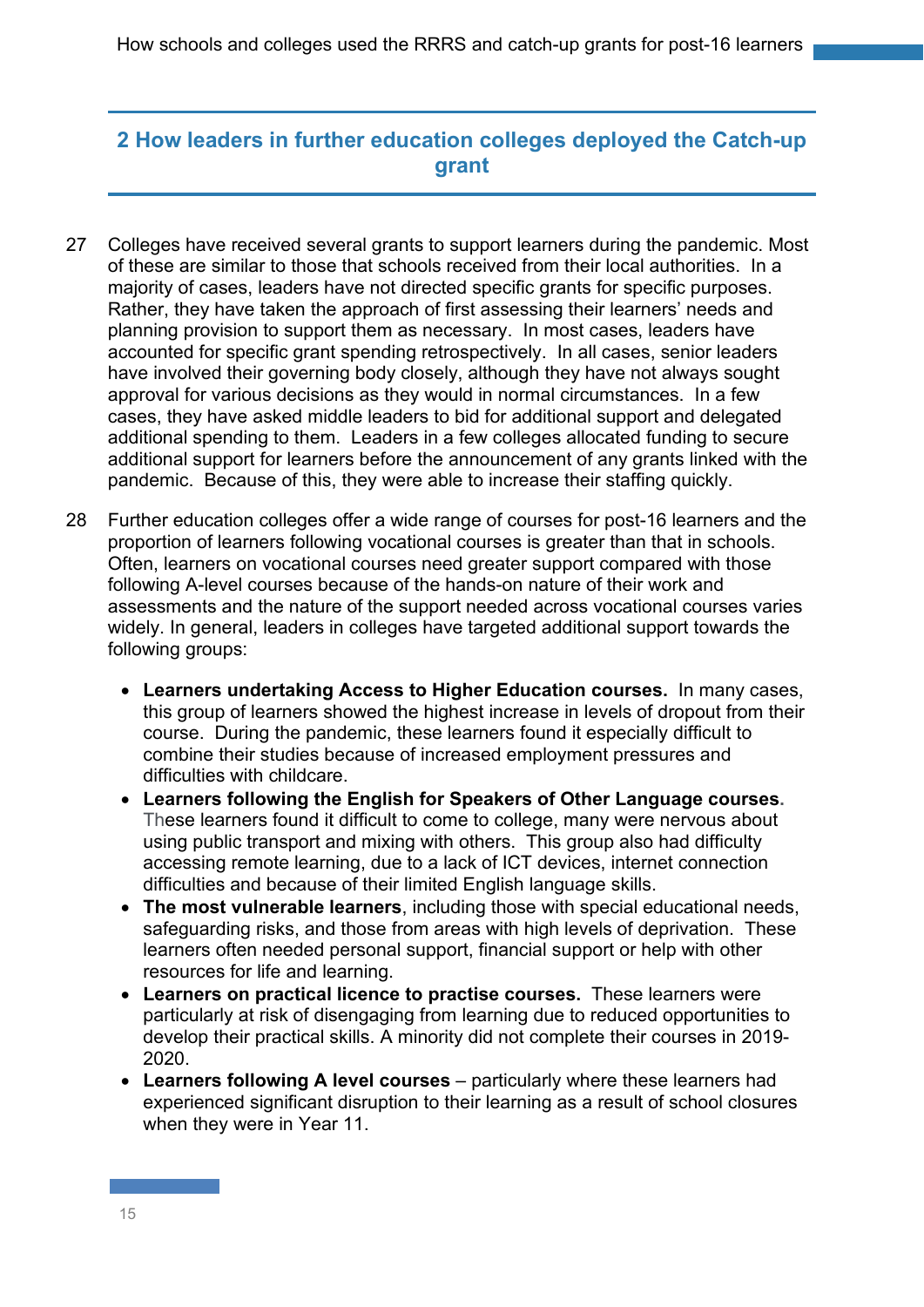- 29 There was a particular need for extra staffing in specific vocational learning areas because of stringent requirements for safe working practices when on-site. This was especially the case for engineering and construction courses, where COVID-19 measures restricted learners' attendance and the manner in which learning could be delivered. As a result, these courses required additional teaching, technical and learning support staff.
- 30 Learners involved in the performing arts found learning during lockdown particularly challenging as they were prohibited from working with others and did not always have access to the specific apparatus or space necessary to develop their skills. Before lockdown in January 2021, colleges had developed solutions for these learners, which involved extensive mitigations to ensure the safety of the staff and learners to allow practical, face-to-face work to take place.

#### **Cameo – NPTC group: Providing an opportunity for learners to take part in a live dance performance**

Normally, learners following dance courses (A Level Dance, BTEC Level 3 Performing Arts (Dance), BTEC Level 3 Performing Arts Practice (Dance) and the BTEC Level 3 in Production Arts) work collaboratively to create and perform an annual theatrical production. However, in March 2020, all theatres were closed and public performances ceased.

Staff worked closely with the college's Health and Safety team, to ensure that measures were taken to ensure the safety of staff and learners to allow practical, face-to-face dance work to take place in a theatre setting.

The college enlisted the services of a professional film maker to capture the learners' live performance and broadcast it across the internet. The performance work contributed strongly to the skills development of the dance students and formed part of the portfolio of evidence for the BTEC Level 3 Dance courses.

- 31 Some issues have proven intractable. For example, there are significant challenges with work placements, especially in the care sector. Many Level 2 childcare learners were unable to complete their placement hours in 2019-2020 but have been allowed to progress to Level 3 courses in 2020-2021. It is a concern for leaders that they have still been unable to complete their placements this year.
- 32 Often leaders deployed the catch-up grant by offering overtime to staff already employed by the college. In many colleges, this included cleaning staff. As in schools, leaders found it difficult to appoint additional staff at short notice. This was especially the case in certain subject areas such as engineering, construction and the sciences. However, a few leaders thought deeply about this issue and came up with creative solutions (see Pembrokeshire College cameo). Most commonly, colleges used the grant for:

**Providing additional 'catch-up' sessions**. As a result of disruption to their learning, most learners had gaps in their skills, knowledge and understanding, which created a barrier to their future learning. In many cases, colleges provided additional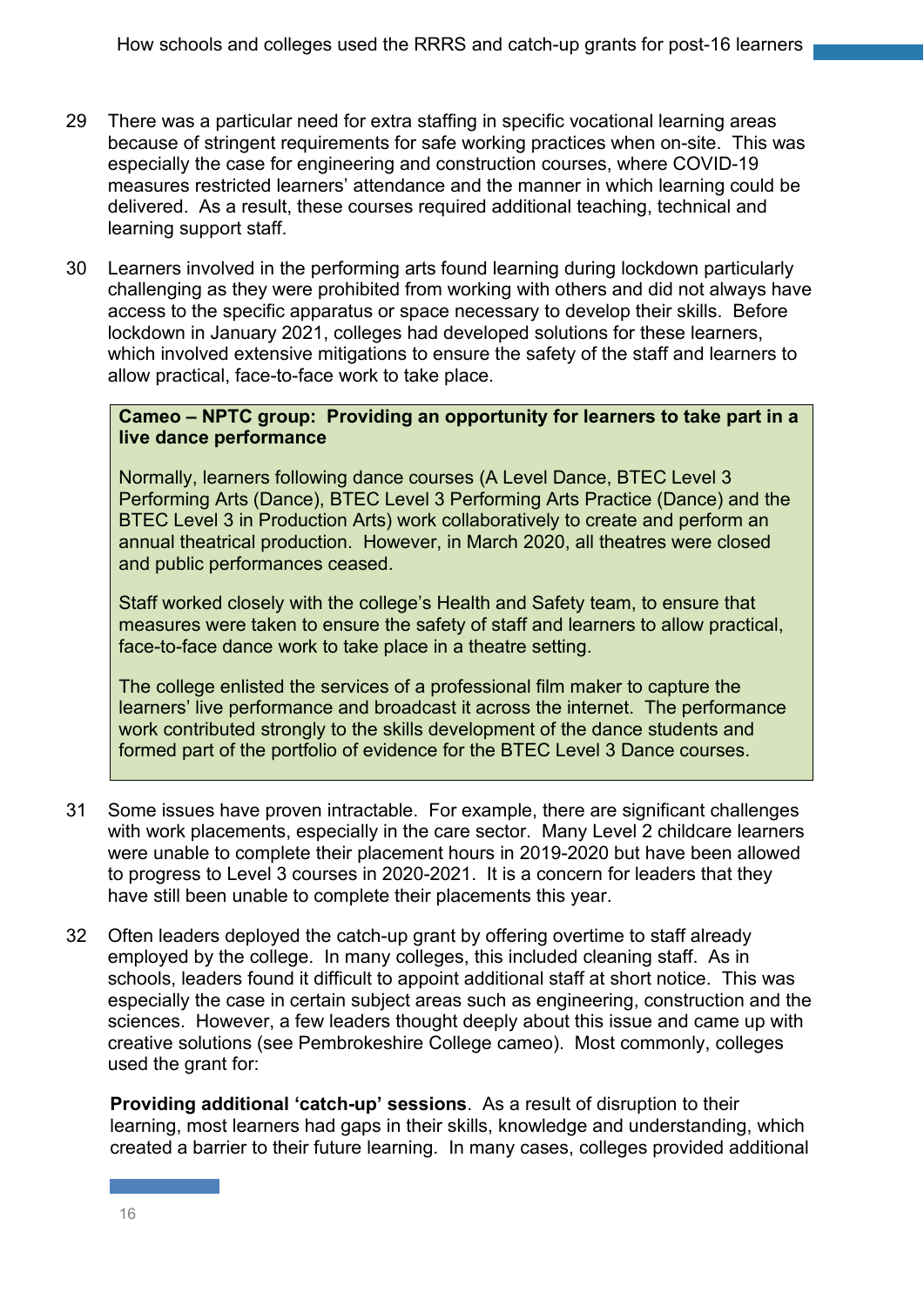lessons for groups of learners or one-to-one tutorials to tackle these deficits. In addition, a minority of colleges re-designed and extended their induction programmes to prepare learners for the specific demands of their courses. A few colleges extended the length of their teaching day to allow for catch up sessions. In many cases, colleges offered online, one-to-one coaching and guidance for learners who were struggling with specific aspects of the course. In a few cases, learners were guided to alternative courses that suited their specific skills and interests better as a result of these interactions.

**Offering additional sessions for practical assessments.** For a few courses, colleges were able to adapt their coursework or controlled assessments so they could be carried out remotely. However, in many vocational courses such as plumbing, it was impossible to adapt the assessments in this way. A portion of the grant was used in all colleges to provide additional capacity to carry out these assessments in line with COVID-19 guidance.

**Providing additional capacity to track and support learners' wellbeing.** In many cases, college leaders created specialist support posts to strengthen their tracking and monitoring procedures in order to provide targeted guidance and support to individual learners. These staff kept in regular contact with learners, especially those from vulnerable groups. This allowed colleges to identify the developing needs of specific groups of learners and provide additional them with additional support. For example, as a result of their close monitoring of learners, specialist support staff in NPTC Group identified young adult carers as a priority group.

#### **Cameo – NPTC group: Inspiring learners through a series of online 'masterclasses'**

The college hosted a series of virtual guest speakers across all qualifications in the hair and applied therapies school.

A specialist industry expert in 'hair up' and bridal hairdressing styles presented a masterclass to all hairdressing courses. Practical demonstrations were matched to the level of the qualification and there was the opportunity for the learners to ask the guest speaker industry related questions.

Beauty therapy learners also attended a virtual industry-related masterclass, that demonstrated skills in nail extensions and further stretched and challenged the techniques that they had already mastered.

Level 3 sports therapy learners received a masterclass from an ex-Olympic gymnast who talked about rehabilitation of sports injuries and its impact on the professional sports person.

Level 3 theatrical make up and level 3 applied therapy learners received a masterclass on how to use high-definition airbrush make up with advanced techniques for facial and body art. The theatrical make-up and special effects learners also received a specialist masterclass from a guest speaker on prosthetic make up in TV and film industry.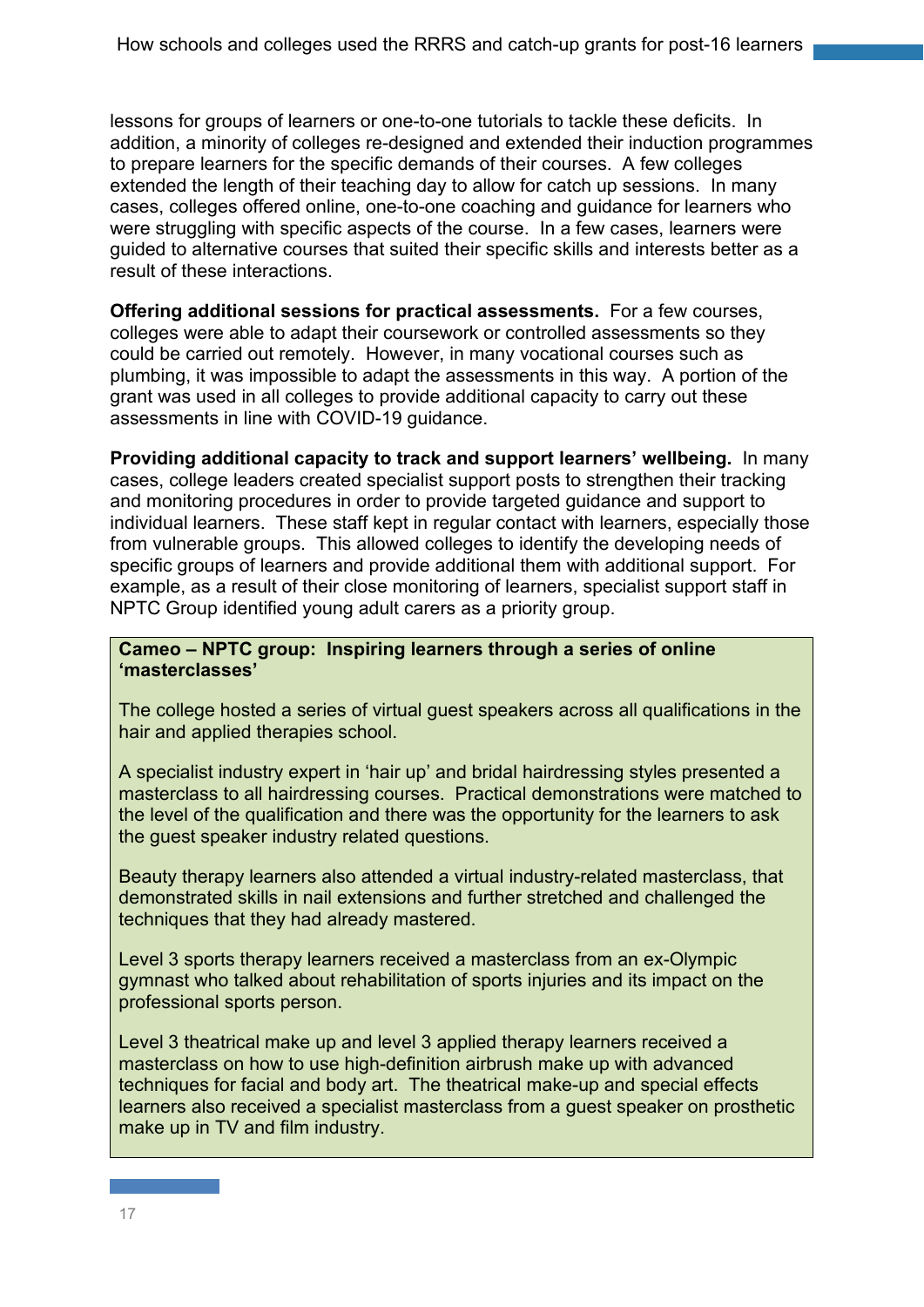Learners found these events highly engaging and inspirational. They reported that they had learnt a great deal from their interactions with the speakers and gained a great deal of information to help them make future career choices.

### **Cameo – Pembrokeshire College: Recruiting staff across a wide geographical area**

The COVID-19 pandemic led to significant additional staffing requirements for the college. These resulted from the need to replace staff members unable to work and the requirement to expand teaching capacity not only to provide additional tutoring for learners, but also tutoring in smaller, socially distanced groups. Securing the services of additional staff members to enable this was initially challenging in light of the rural and sparsely populated nature of the region.

Upon reviewing the college's likely adoption of increased online delivery after the end of the pandemic, senior leaders decided to broaden the conditions of their staff recruitment drive to allow for remote working.

The college advertised for new teaching staff across a broad geographical area, giving candidates the option of working remotely.

The college feels that this has been a successful development. In the past, middle leaders have found it difficult to recruit specialist staff quickly, particularly for fixed term appointments. During the lockdown periods, staff members working remotely have provided teaching in A2 Biology; AS and A2 Mathematics and Further Mathematics; GCSE Mathematics; BTEC Applied Science; AS and A2 Spanish; and A2 and AS Law. These online lecturers are located across different localities in south Wales. They would not usually have been available to the college, particularly for the part-time hours on offer and because of the distance between the college and their homes.

This approach has made managing staff absence cover more efficient, resulting in a better learning experience for learners. Leaders are now confident that they can secure the services of qualified, specialist teachers even for short-term appointments, which has previously been very difficult.

# **Partnership working**

- 33 In all cases, colleges worked closely with a wide range of partners to ensure that learners received appropriate care support and guidance. These included schools, health services, counselling services, health and safety networks, the police, social services and local authorities. In many cases these partnerships evolved over time as learners' needs changed, for example when learning became predominantly online in January 2021.
- 34 In particular, the networks supported by Colegau Cymru have been highly valued by college leaders across Wales. The range of networks have enabled those with similar roles at different colleges to work collaboratively in order to overcome the common challenges they have faced during the pandemic. Staff attending these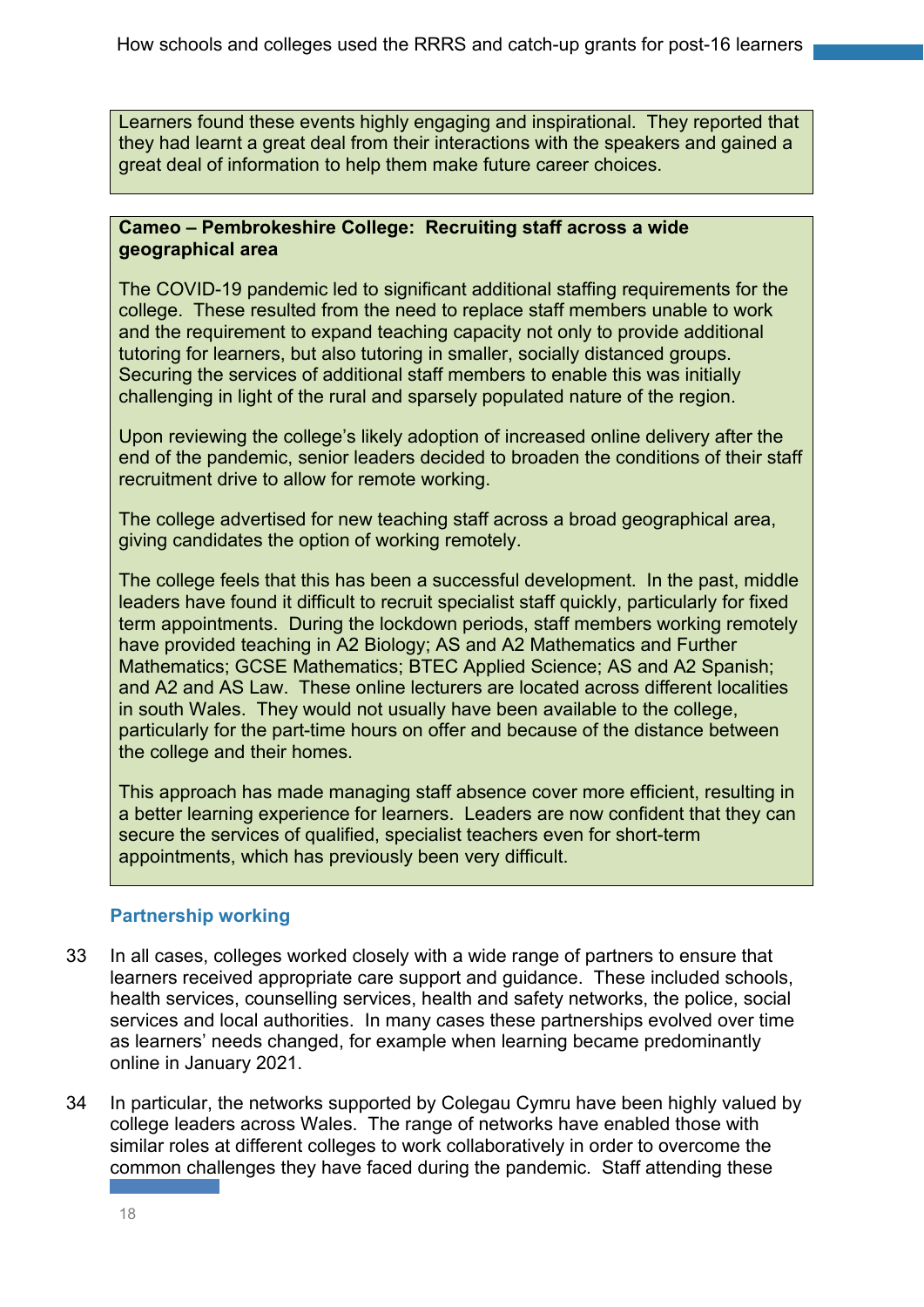networks included principals, finance directors, human resource directors and additional learning needs co-ordinators. Meetings were regular and focused on aspects such as possible adaptations to the curriculum, sharing good practice, supporting learners with additional learning needs and developing resources collaboratively. These networks also facilitated productive dialogue with the Welsh Government, Qualifications Wales and WJEC. Most leaders feel that the increased level of collaboration between colleges has been a beneficial outcome of the pandemic.

# **Supporting learners' Welsh language skills**

- 35 Many colleges have considered carefully how to support learners' Welsh communication skills. In many cases, they have allocated Welsh-speaking staff to check Welsh-speaking learners' wellbeing and offer them opportunities to use their Welsh.
- 36 In a few cases, there has been substantial, well thought-out provision to support learners' Welsh skills.

### **Cameo – Cardiff and Vale College: Supporting learners' Welsh skills**

Leaders considered carefully how to support learners' Welsh communication skills throughout the pandemic. They provided valuable opportunities including:

- one-to-one support through medium of Welsh
- additional Welsh classes for childcare and sport courses
- use of Welsh champions and ambassadors to increase online personal tutorials to help with written and spoken Welsh for assignments.
- development of Y Ples Lles (bilingual learner-led Wellbeing club)
- increase in online support sessions for Welsh-medium Care and Public Services learners specifically and for all departments generally.
- development of "drop-in" online Welsh support for learners and "Y Porth Cymraeg" for learners

As a result of these innovations, the college logged more than 1,500 interactions with learners to support their oral and written Welsh this academic year.

# **How college leaders evaluated the impact of the catch-up grant**

- 37 Funding comes to colleges from several different grants. In general, they have used these collectively. As a result, leaders have found it difficult to isolate the impact of the catch-up grant. However, all colleges have undertaken some evaluations of the overall impact of their provision during the pandemic. Similarly to school leaders, leaders in colleges are reluctant to use the outcomes from centre determined grades to evaluate comparative performance. However, it may be useful to compare the outcomes from these with learners' predicted performance to gauge the impact of any additional support.
- 38 In general, college leaders have monitored learners' progress and wellbeing closely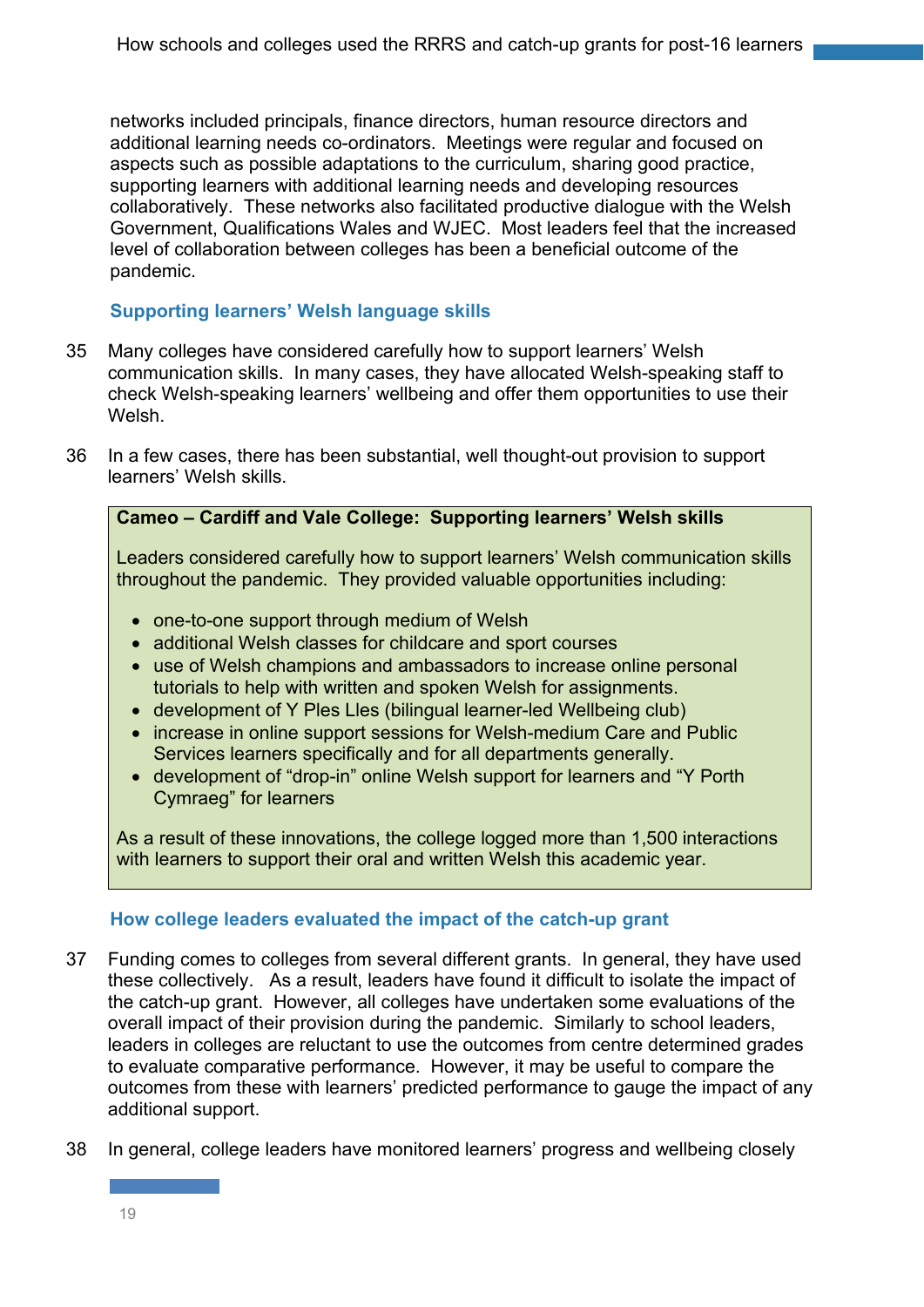throughout the pandemic through student surveys, retention data, completion of work and speaking to focus groups of learners. However, many leaders felt that it was too early to draw any conclusions from the normal range of self-evaluation activities such as lesson observations and work scrutiny.

# **3 Conclusions and suggestions for future catch-up grants**

- 39 Overall, school and college leaders appreciated the terms under which the RRRS and catch-up grants were offered. In particular, they felt that the flexibility offered to them was useful. For example, in a few tragic situations, schools used some of the additional funding to offer learners bereavement counselling.
- 40 In colleges, the number of different grants, some with overlapping aims, made planning for the spending of these grants complicated. All leaders in schools felt that the priorities outlined in the conditions for spending the grant were appropriate. In colleges, these conditions did not apply. However, in most cases, school and college leaders allocated the grant in similar ways, prioritising the same groups. Discussions with leaders and learners reveal no universal ideal model for spending these grants. A variety of different approaches seem to have worked well and in general, learners in schools and colleges appreciated the efforts made to support their progress and wellbeing. In schools and colleges where learners were most positive:
	- leaders had set clear criteria for spending the grant from the outset
	- staff monitored learners' wellbeing and progress closely, adjusting their strategies and support where necessary
	- leaders had thought creatively about how to gain additional staff
	- leaders had allocated additional spending thoughtfully to support learners' wellbeing and progress in their subjects
	- leaders evaluated the impact of any additional spending closely and refined their approach in light of emerging findings
	- leaders had engaged positively in professional learning networks to discuss and evaluate different models
- 41 In Welsh-medium and bilingual schools, there was an expectation that learners from homes where Welsh is not spoken were offered additional support from this grant. This is a much-needed aspect during lockdown as, during these periods, learners told us that they did not get many opportunities to hear or practise the language. In all of our meetings with learners, they report a decline in their Welsh language skills, whether they come from Welsh-speaking backgrounds or not. Only a few Welsh-medium or bilingual schools made learners' Welsh communication skills a strong focus during the pandemic.
- 42 The best practice identified in this survey suggests that grants in the future should align to the following principles:
	- allowing sufficient flexibility, including in the timescales, so providers can adapt their spending to their particular needs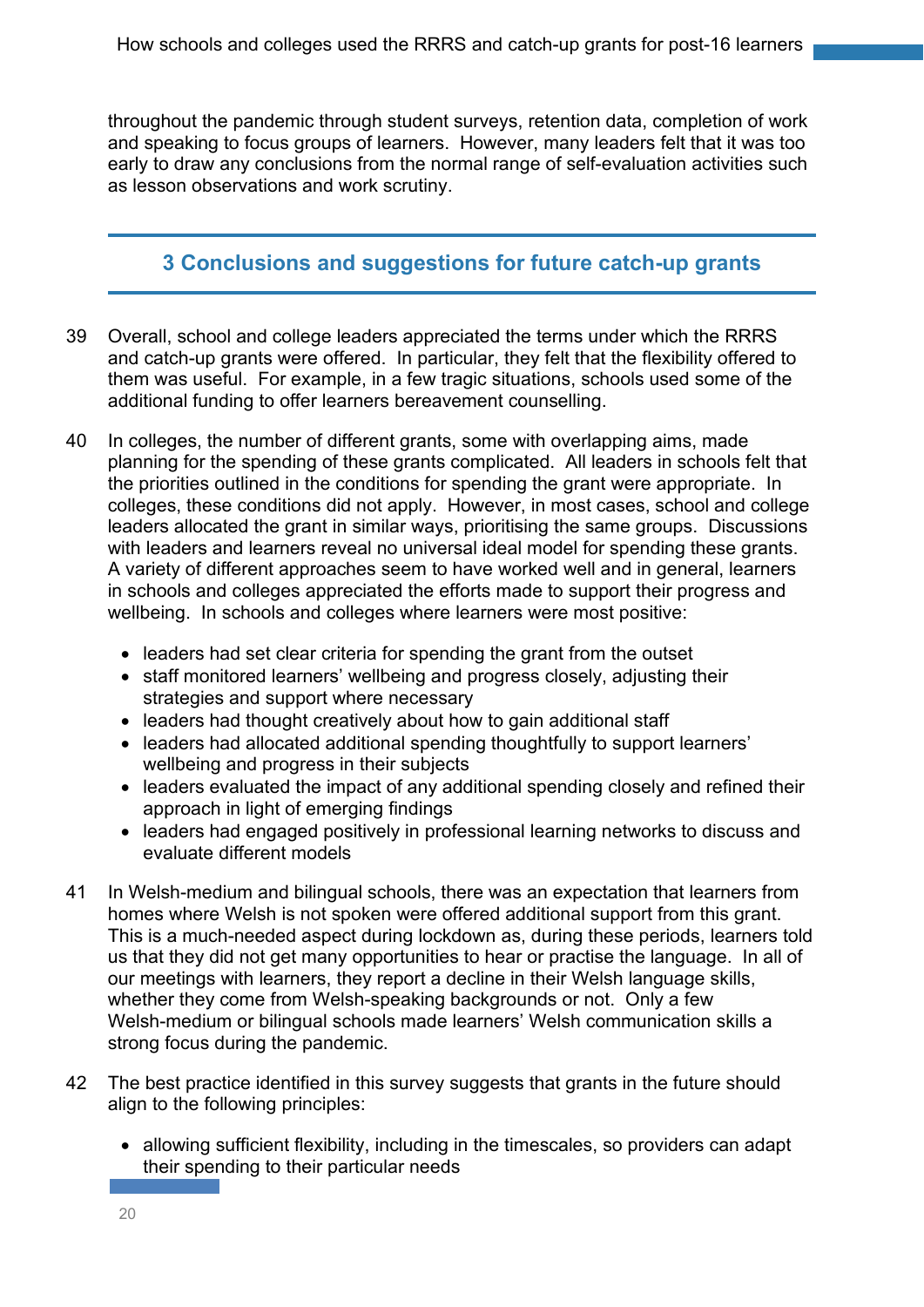- specific conditions for spending the grant should be the same for schools and colleges
- ensuring that leaders consider how they will track the impact of additional spending on learners' wellbeing and progress (see suggested indicators below)
- in Welsh-medium and bilingual providers, there should be a focus on learners' Welsh communication skills whatever their linguistic background
- encouraging providers to consider how collaborative models could support planned approaches
- 43 Much of the evidence that leaders will need to gather to inform their self-evaluation during the pandemic will come from discussions with staff and learners. Here are a few indicators that may be useful for providers to consider:
	- **learners' attendance**
	- **learners' levels of engagement** such as, the time spent in guided learning activities including any catch-up, intervention or support sessions and the extent to which they participate in discussions and ask questions
	- **enrolment trends (from 2021 onwards)** any large changes in the proportion of learners who change their minds about the courses they have chosen (transfers or withdrawals). An increase could indicate that learners have not been able to make optimal progression choices perhaps due to the limited relevant study experience during the lockdown period. A great increase in early transfers could indicate helpful work by providers in advising learners. A substantial increase in late transfers or withdrawals could indicate that improvements need to be made
	- **the proportion of learners taking longer than usual to complete their 16-19 studies** – specifically, any increase in the proportion of learners taking more than two years (although to some extent this may reflect factors beyond the provider's control)
	- **the performance of learners against their targets**
	- **destinations data** any changes to the proportion of any groups progressing to studies at a higher level, training or employment
	- **changes in the proportion of previous learners not in education, employment or training**
	- **subsequent qualifications data** do learners affected by lockdown go on to achieve future qualifications at broadly the same level and classification as would normally be expected? This will be possibly become more reliable from 2022 onwards or when assessments and grading methodologies may have returned to normal
	- **learner surveys** about their experience of education and training, wellbeing, self-esteem, optimism about the future
	- **amount of contact time** learners have received in which to practise their Welsh and their inclination to use the language on return to school or college

# **Questions for leaders to use to help plan for spending similar grants in the future**

• What criteria do you think the school/college should use to guide spending the grant? Which groups of learners or subjects should be prioritised and why? How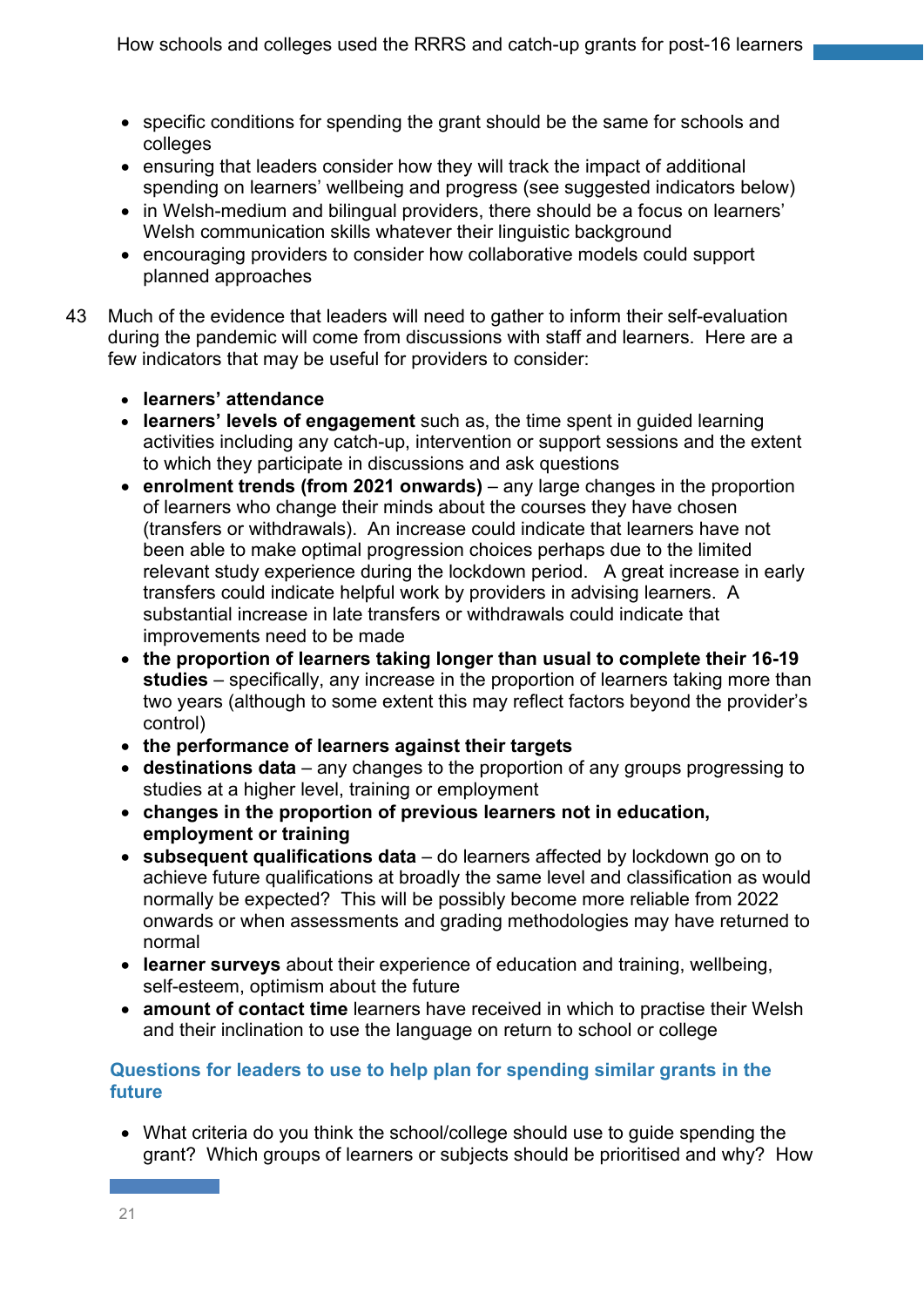will you involve learners in these decisions?

- How will staff monitor learner wellbeing and progress? What mechanisms should leaders use to adjust their strategies and support where necessary? How will you involve learners in any evaluations?
- How will you appoint additional staff? Would appointing additional staff to work remotely be beneficial/appropriate?
- How could you work with other schools, colleges or services to develop a shared approach to using the funding?
- What indicators will you use to evaluate the impact of any additional spending? How will you gauge any unintended consequences of your initiatives on specific groups of learners (for example, on the key stage 3 cohort)? How are you going to mitigate these?
- What are the implications of any initiatives on staff workload?
- How will staff engage in professional learning networks to discuss and evaluate different approaches?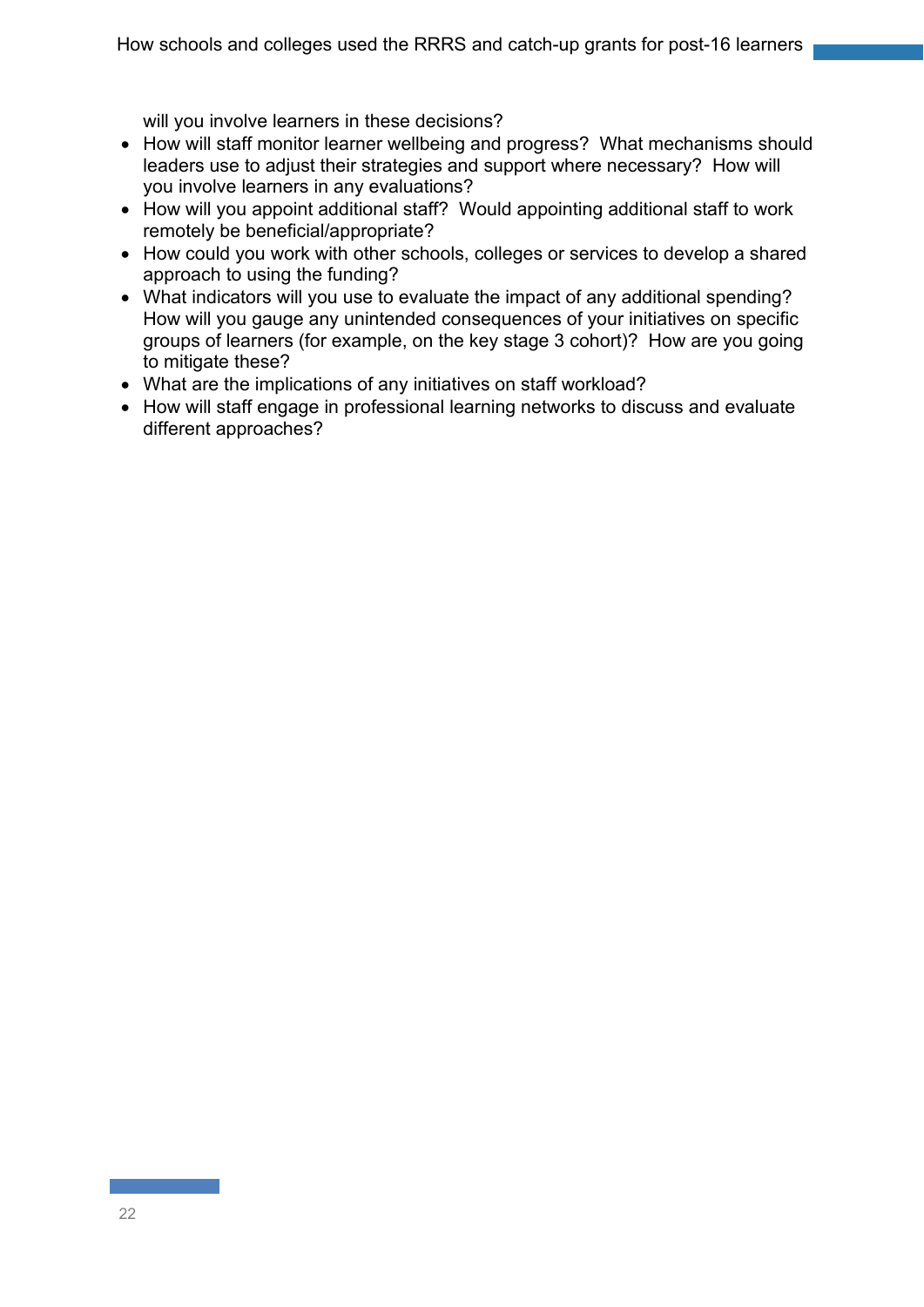# **Appendix 1: Evidence base**

The findings and recommendations in this report draw on:

- virtual visits to 17 secondary schools, 12 further education colleges, two local authorities and 3 regional consortia; during these visits we met with senior and middle leaders, challenge advisers and groups of learners
- a review of relevant literature including Welsh Government policies and updates, and grant letters to providers
- information from Estyn's regular engagement with schools, colleges, local authorities and regional consortia

### **Schools visited:**

Bedwas High School – Caerphilly local authority Brynteg High School – Bridgend local authority Caldicot School – Monmouthshire local authority Cantonian High School – Cardiff Local authority Coleg Cymunedol Y Dderwen – Bridgend local authority Flint High School – Flintshire local authority Haverfordwest High VC School – Pembrokeshire local authority Idris Davies School – Caerphilly local authority Ysgol Calon Cymru – Powys local authority Ysgol Dyffryn Aman – Carmarthenshire local authority Ysgol Dyffryn Conwy – Conwy local authority Ysgol Friars – Gwynedd local authority Ysgol Glantaf – Cardiff local authority Ysgol Gyfun Cwm Rhondda – Rhondda Cynon Taf local authority Ysgol Gyfun Gŵyr – Swansea local authority Ysgol Penglais – Ceredigion local authority Ysgol y Preseli – Pembrokeshire local authority

# **Colleges visited:**

Bridgend College Cardiff and Vale College Coleg Cambria Coleg Gwent Coleg Sir Gar/Ceredigion Coleg-Y-Cymoedd Gower College Grwp Llandrillo Menai NPTC group Pembrokeshire College St David's Catholic Sixth form College The College, Merthyr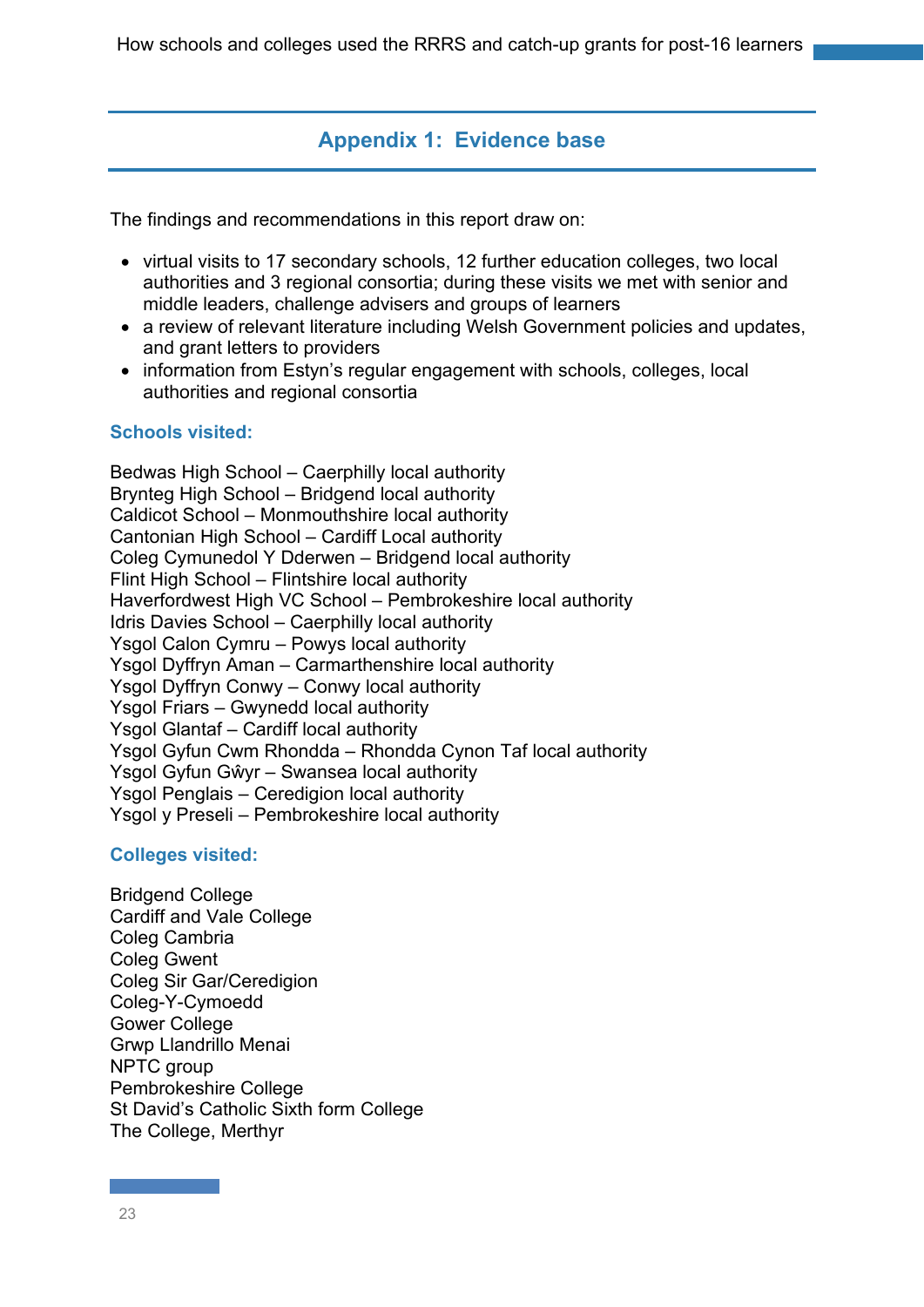# **Local authorities**

Ceredigion local authority Swansea local authority

# **Regional consortia**

EAS ERW GwE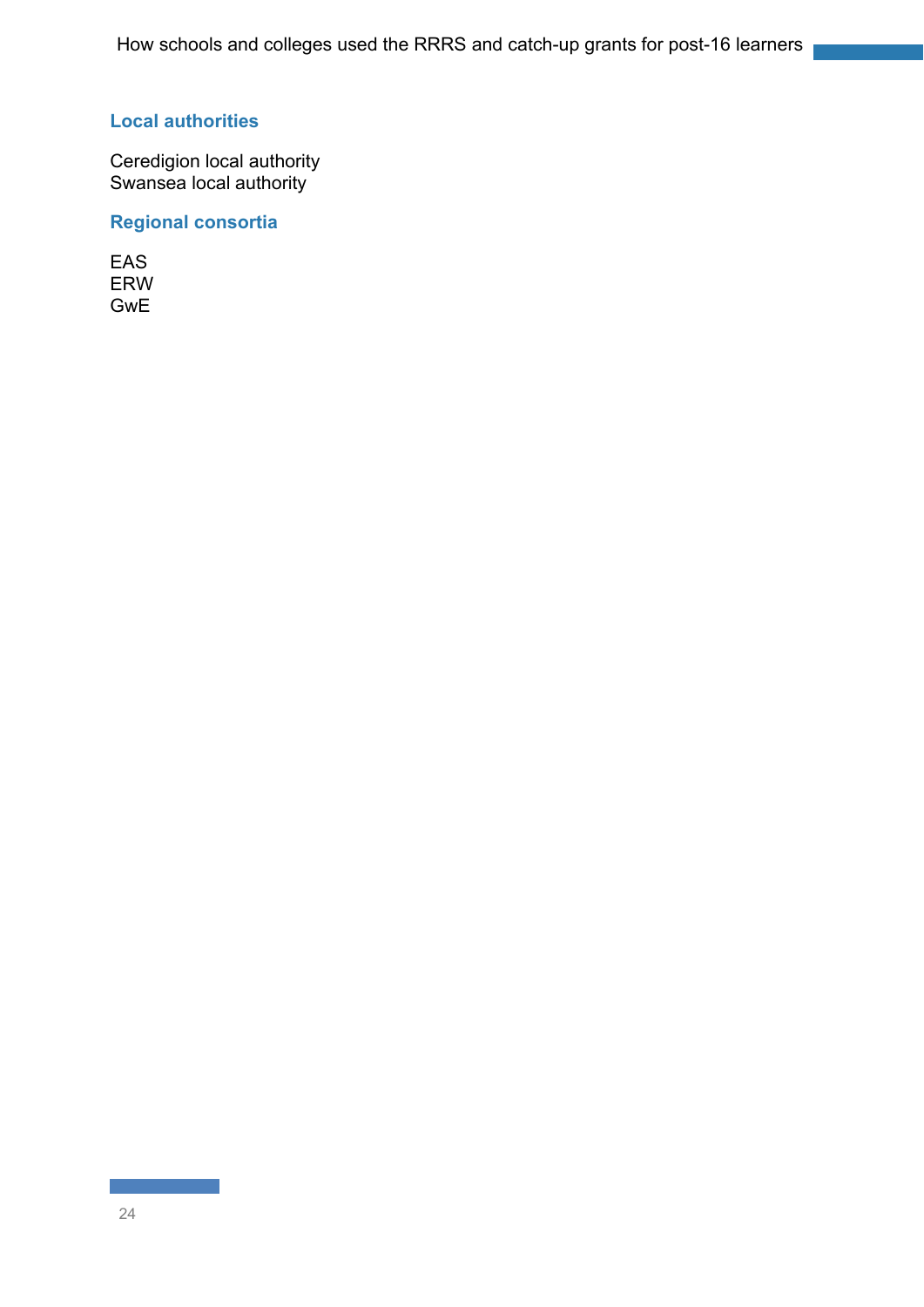# **Appendix 2: Timeline of events that affected learners in schools and colleges from March 2020**

#### **March 2020**

The Welsh Government announced that schools and colleges would close to all learners except those children of key workers and vulnerable learners.

#### **June 2020**

All schools and colleges welcomed learners from all year groups back into the classroom for limited periods during the week, with only a third of learners in school at any one time.

#### **8 July 2020**

The Welsh Government announced additional funding of £29 million to provide extra staffing in order to support learners in schools from September 2020.

#### **August 2020**

Equivalent funding was given to school sixth forms and colleges under the guise of the RRRS grant or the FE catch-up grant respectively. This represented a 5% uplift overall for these providers for each student beginning their A level or vocational course at an FE college or sixth form.

#### **September 2020**

The Education Minister confirmed that the autumn term would start on 1 September and that schools and colleges that could accommodate all learners from the start of the term should do so. There was a period of flexibility in recognition that schools may want to focus on priority year groups, such as those new to secondary schools, those sitting exams next summer or those in reception classes. This flexibility would also allow up to a fortnight, for any planning and reorganisation.

#### **October 2020**

The First Minister announced a two-week coronavirus firebreak for Wales, beginning at 6pm on Friday 23 October and ending on Monday 9 November. This period covered the half-term holiday for maintained schools and colleges in Wales and the week commencing Monday 2 November 2020. In this week, the vast majority of learners in Years 9 and above continued their learning from home.

#### **14 December 2020**

All secondary schools and further education colleges moved to online teaching, with children of key workers and vulnerable learners able to attend for face-to-face learning.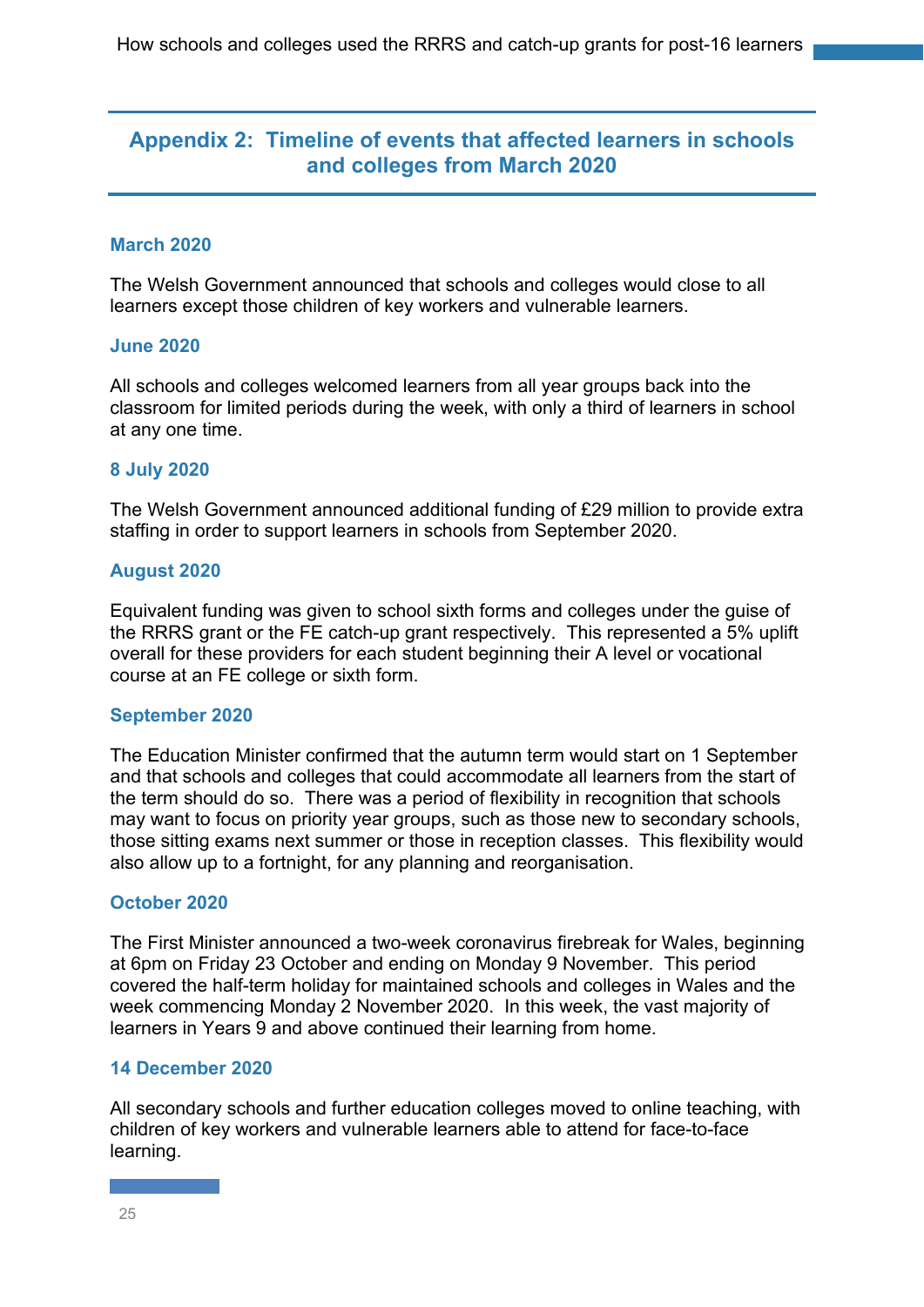The Welsh Government confirmed a flexible policy regarding the return of schools for the spring term; some schools could return fully by 6 January, others doing so by 11 January.

#### **January 2021**

The First Minister announced that schools and colleges in Wales would remain closed to most learners until after the February half term.

The First Minister extended the Alert level four lockdown for a further three weeks.

#### **February 2021**

The Welsh Government announced that there would be an extra £29 million for colleges, including £26.5 million to support learners on vocational learning programmes.

Some vocational learners returned to college after the half term break.

#### **March 2021**

Learners in qualifications years (Year 10 – Year 13) and more learners in colleges and training returned to onsite learning. Providers were offered flexibility for some learners in Year 10 and Year 12 to return. Secondary schools were also given the flexibility to provide learners in Years 7, 8 and 9 with the opportunity of a 'check-in' focused on support for wellbeing and readiness for a return to their onsite learning after Easter.

#### **12 April 2021**

All schools were back to face-to-face teaching. Further education colleges adopted a blended learning approach.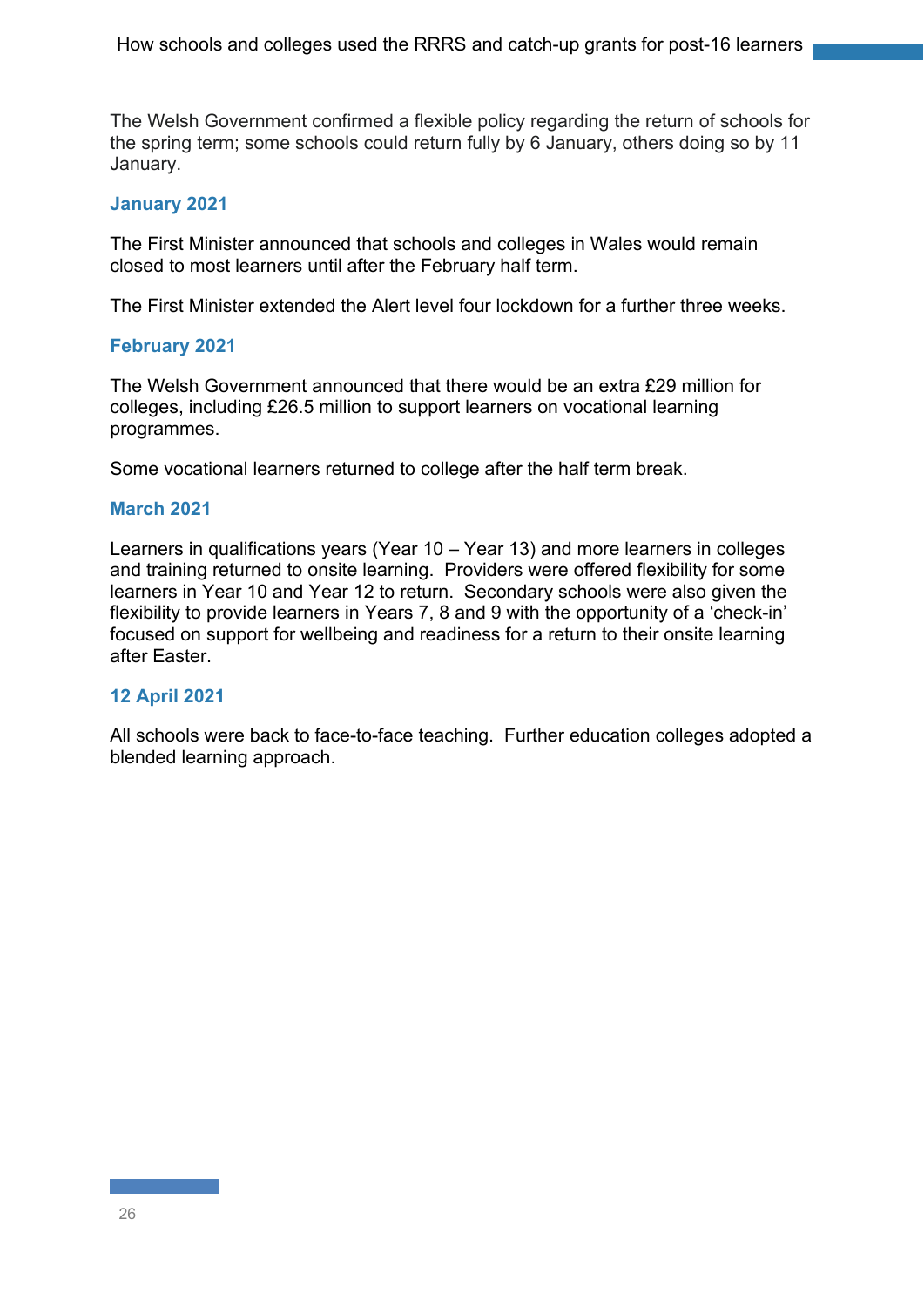# **Appendix 3: Principles the Welsh Government set out for schools to guide their spending**

The following principles were issued to schools to guide their spending of the RRRS grant. (Welsh Government, 2020a [https://gov.wales/recruit-recover-raise-standards](https://gov.wales/recruit-recover-raise-standards-accelerating-learning-programme-html)[accelerating-learning-programme-html\)](https://gov.wales/recruit-recover-raise-standards-accelerating-learning-programme-html)

### **Principle 1: Learners in Greatest Need: Affected Cohorts**

The most affected cohorts currently appear to be:

- 1. Learners preparing for examinations in the forthcoming academic years 11, 12 and 13 (Note to Heads of schools with sixth forms – in addition to the resource referenced here, there is an uplift to the sixth form funding to meet the needs of Years 12 and 13 – the same principles apply to both sets of funding) who have relatively little time between returning to school and taking life-chance determining public examinations
- 2. Vulnerable and disadvantaged children, as defined by a range of approaches, but including the poorest children and families, learners with special educational needs, learners from black and minority ethnic communities and learners in Welsh medium schools who live in non-Welsh speaking households
- 3. Year 7, because of the disruption to the transition from primary to secondary schools

The cohort analysis above is in line with the findings of many other countries and territories with similar characteristics to Wales, has informed the allocation of funding, and will inform the priority groups we expect to be addressed by the work we do. We should note, though, that there will be individuals not in these groups who will need support, and it is an important principle that Head Teachers will decide which groups and individuals will get support.

### **Principle 2: The Recruit, Recover, Raise Standards Curriculum: Areas of Support Learners Should Receive**

To achieve the ambitions we set out in Our National Mission (Welsh Government, 2017), curriculum reform remains our central priority for education in Wales. It is essential that all our work with the education system in the context of COVID-19 aligns with international best practice, which is also the basis of our curriculum reform proposals. Our focus for the coming year will be:

• Literacy, numeracy and digital competence within a broad and balanced curriculum – for the examination years, this will include higher order reading and writing skills, high level mathematics where relevant, and digital competence at the appropriate level and as relevant to learners progressing with their qualifications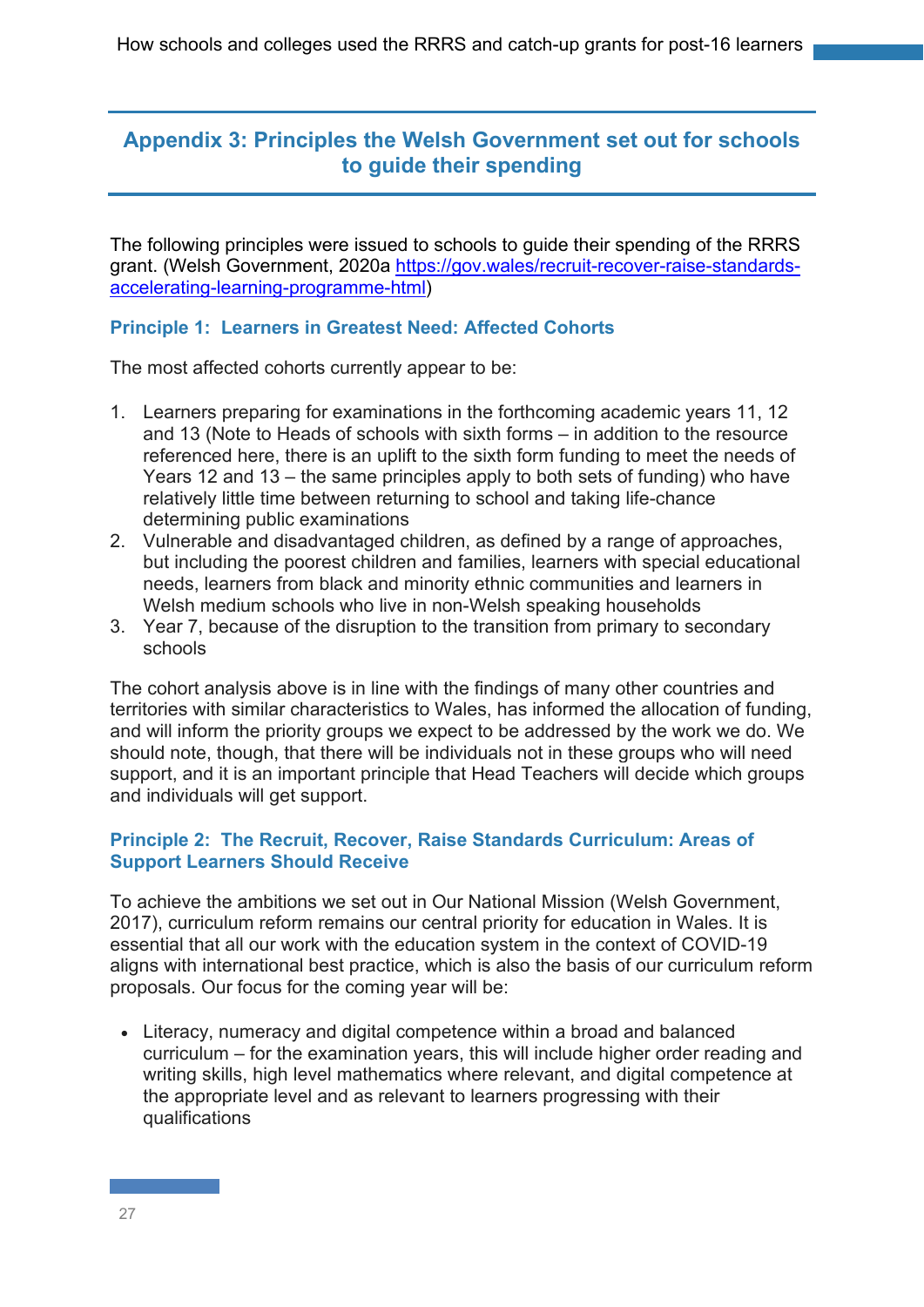- Development of independent learning skills, to enable and motivate learners in all groups to make accelerated progress by working more effectively alone and out of school
- Support and engagement through coaching this in recognition that the most disengaged learners will need coaching and emotional support as well as support for examination preparation and skills

This focus will be particularly relevant for the priority cohorts. We will work closely with Qualifications Wales to ensure our approach to curriculum and learning is consistent with and promotes the credibility and validity of the 2021 exam series.

# **Principle 3: Growing Capacity: What the Funding is Designed to Provide**

Our response to the situation is to dedicate financial resources to the creation of new capacity in the system. The investment amounts to some £29 million and will be enough to grow capacity in the system by the equivalent of 600 teachers and 300 Teaching Assistants. Alongside this, we will use our current investment in Professional Learning, digital infrastructure, connectivity, devices and content to enrich the experiences schools make available to learners. We do not want to place restrictions on Head Teachers in how they go about appointing and deploying this new capacity, so we recognise that:

- Schools may appoint teachers, Teaching Assistants and other roles in the school designed to provide coaching such as Youth Workers, in line with the school's understanding of its learners
- The new capacity may be full time or part time
- The new colleagues might work across more than one school
- Head Teachers may appoint new teachers to the school in order to release those who know their learners best to work with them to accelerate their progress
- There may be instances where a group of new colleagues is recruited to work across a whole cluster or collaborative partnership
- The skill sets of new colleagues will need to reflect the needs of groups and **learners**
- The delivery model within which new colleagues work will be specific to the needs of the school and its learners

# **Principle 4: Reducing Bureaucracy and Ensuring Transparency**

The allocation of such a level of investment to a project at a time of severe financial stress across the education system and beyond means we need to ensure that we use the resources well. At the same time, we want to keep the paperwork to a minimum, so we are proposing…

- The school should set out what it intends to do with the resources in a simple way, indicating the number of learners included and an outline of the curriculum and staffing solution
- This should be agreed by the school's challenge advisor in the case of schools currently designated as requiring red and amber levels of support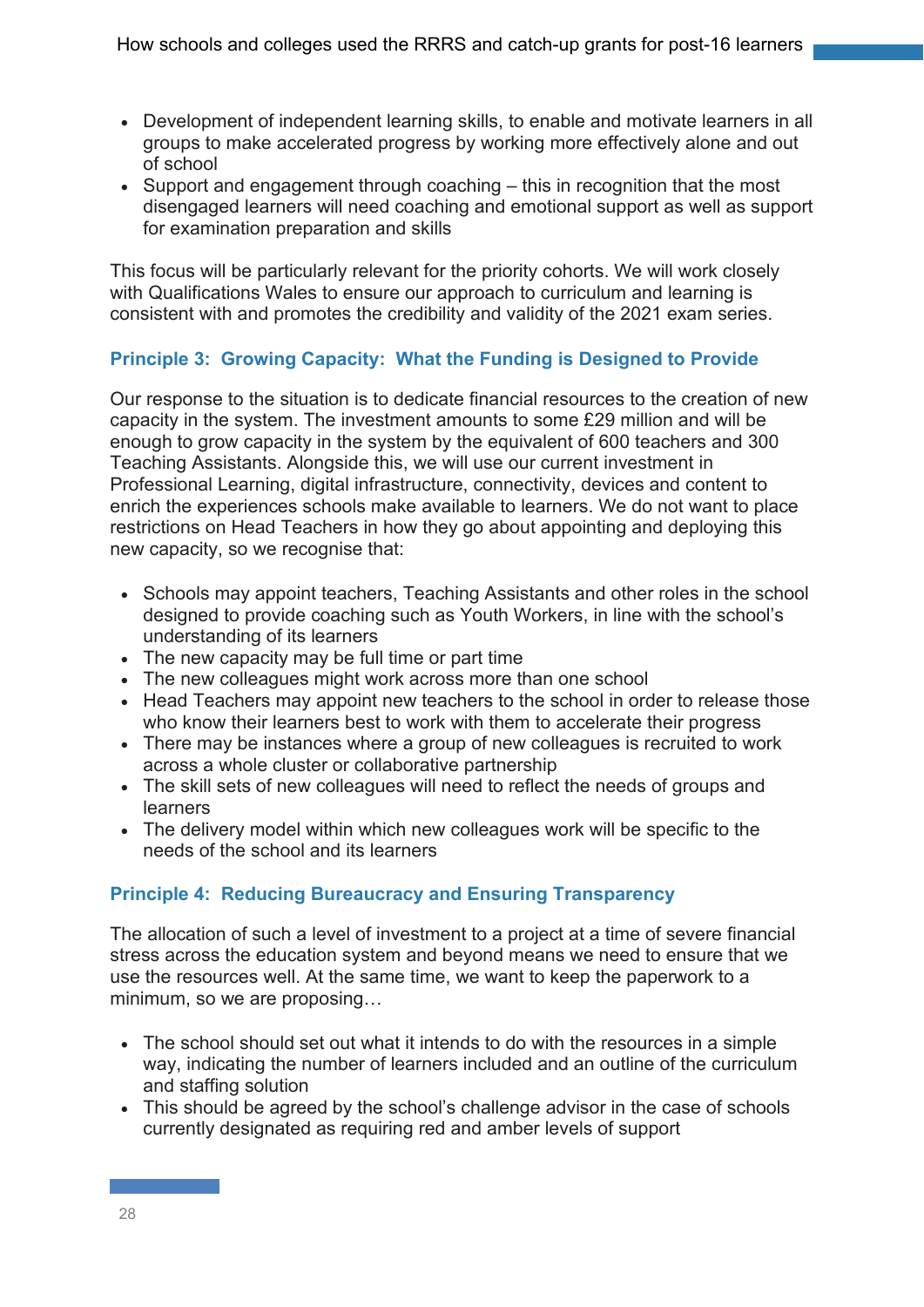- The intention should be signed off by the Governing Body and made available to the school's parents and community
- We will maintain a 'learning brief' as an education system, by sharing intelligence and insights in respect of the impact of the programme as it develops

# **Principle 5: The Principle of Collaboration**

#### **Regions, local authorities, universities and other partners**

We want to encourage strategic education partners to collaborate in support of this work. We are already seeing examples of this emerging across the system, and these activities will provide further opportunities for the regions, Local Authorities, Universities, FE Colleges and other partners to support children, families and schools in returning to school.

#### **School level collaboration**

We want to encourage clusters and collaboratives of schools to pool their resources and achieve critical mass in growing capacity. This may include cross-phase collaboration, collaboration between schools in the same phase and collaboration based on partnership delivery in sixth forms.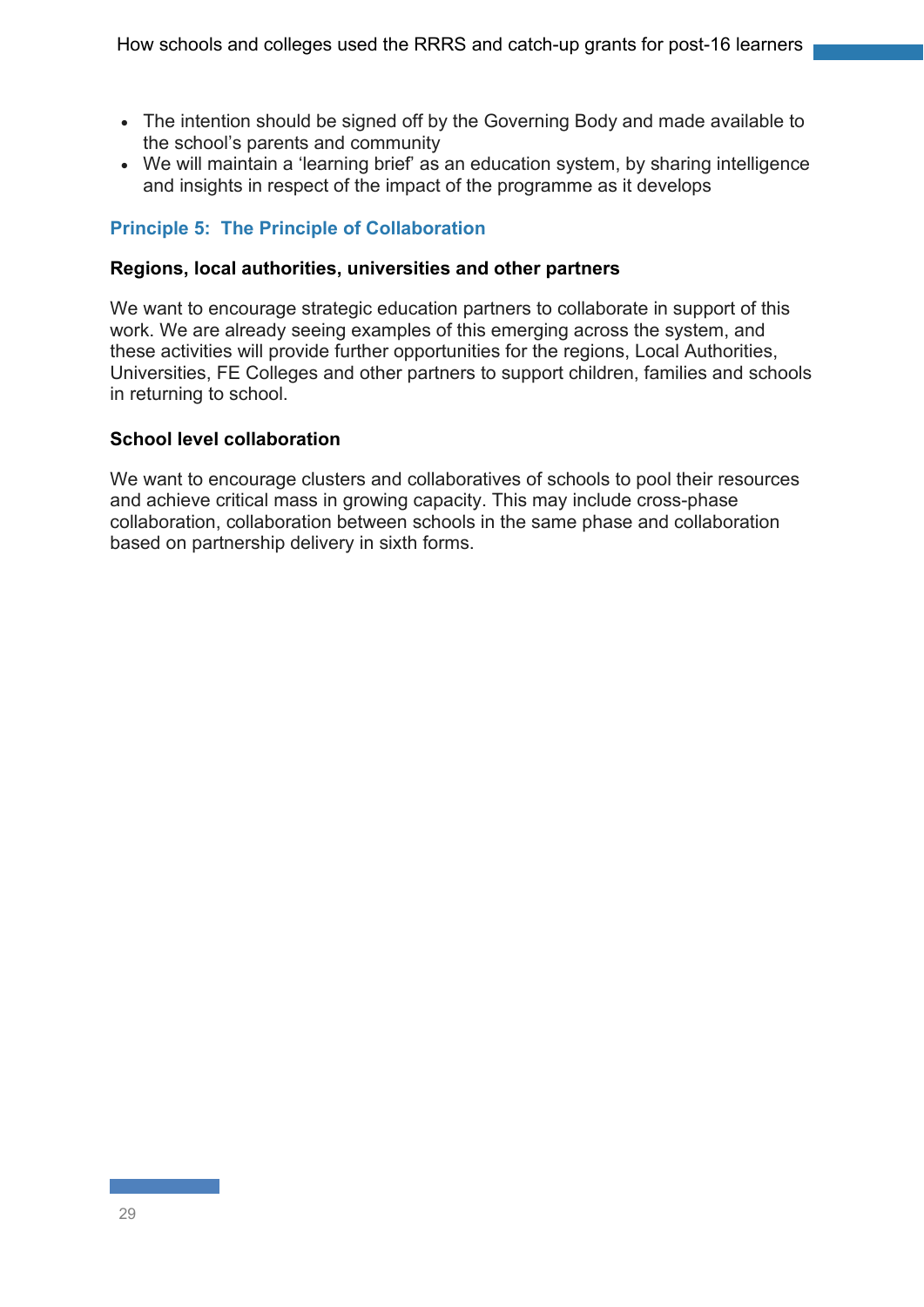# **Glossary**

| Catch-up grant                        | This was a grant offered to colleges during the pandemic<br>with a view to mitigating the impact of the disruption to<br>learning learners had suffered. The grant was to be spent<br>on creating additional staffing capacity.                                                             |  |
|---------------------------------------|---------------------------------------------------------------------------------------------------------------------------------------------------------------------------------------------------------------------------------------------------------------------------------------------|--|
| <b>Colegau Cymru</b>                  | An education charity which promotes the public benefit of<br>further education in Wales. It also organises the<br>professional networks for all 13 further education institutions<br>in Wales.                                                                                              |  |
| License to practise<br><b>courses</b> | These are courses to allow learners meet prescribed<br>standards of competence in line with legal (or statutory)<br>requirements                                                                                                                                                            |  |
| <b>Local authority</b>                | An organisation that is officially responsible for all the public<br>services and facilities in a particular area                                                                                                                                                                           |  |
| <b>Qualifications</b><br><b>Wales</b> | This is a Welsh Government sponsored body, responsible<br>for the recognition of awarding bodies and the review and<br>approval of non-degree qualifications in Wales.                                                                                                                      |  |
| <b>Regional</b><br>consortium         | There are four regional education consortia in Wales: GWE,<br>ERW, The EAS, and CSC. These work with schools to<br>raise standards in literacy and numeracy, providing a range<br>of support which includes professional learning and<br>intervention programmes.                           |  |
| <b>RRRS</b> grant                     | Recruit, recover, raise standards: the accelerating learning<br>programme. This was a grant offered to schools during the<br>pandemic to mitigate the impact of the disruption to learning<br>learners had suffered. The grant was to be spent on<br>creating additional staffing capacity. |  |
| <b>Seren network</b>                  | A network of regional hubs designed to support Wales'<br>brightest sixth formers achieve their academic potential and<br>gain access to leading universities                                                                                                                                |  |
| <b>WJEC</b>                           | Welsh Joint Education Council: The examination board that<br>serves Wales for A levels and GCSEs                                                                                                                                                                                            |  |